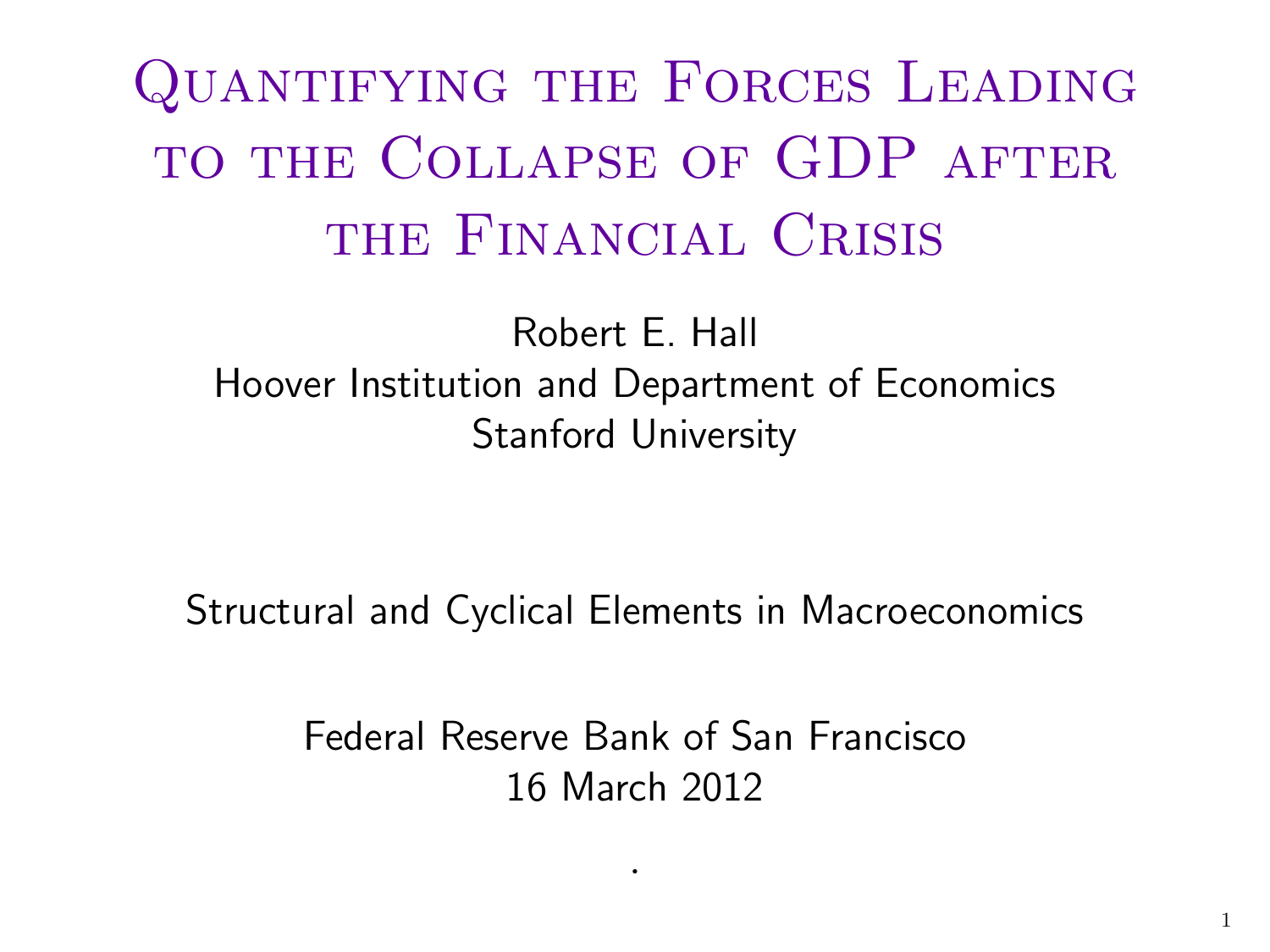Why does a decline in product demand raise unemployment?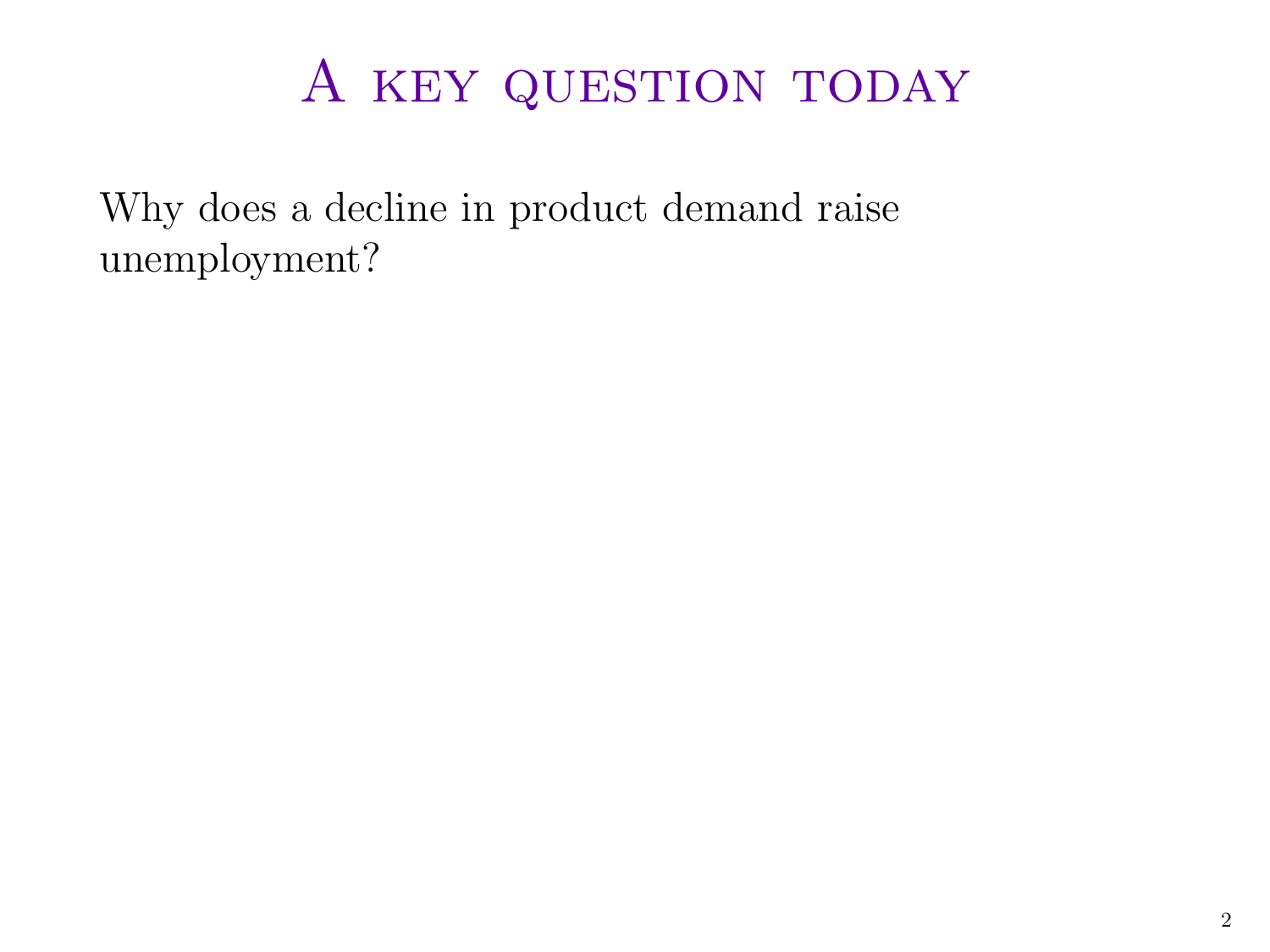Why does a decline in product demand raise unemployment?

Moot in normal times because under a wide class of objective functions, the central bank will fully offset shifts in product demand, leaving unemployment constant.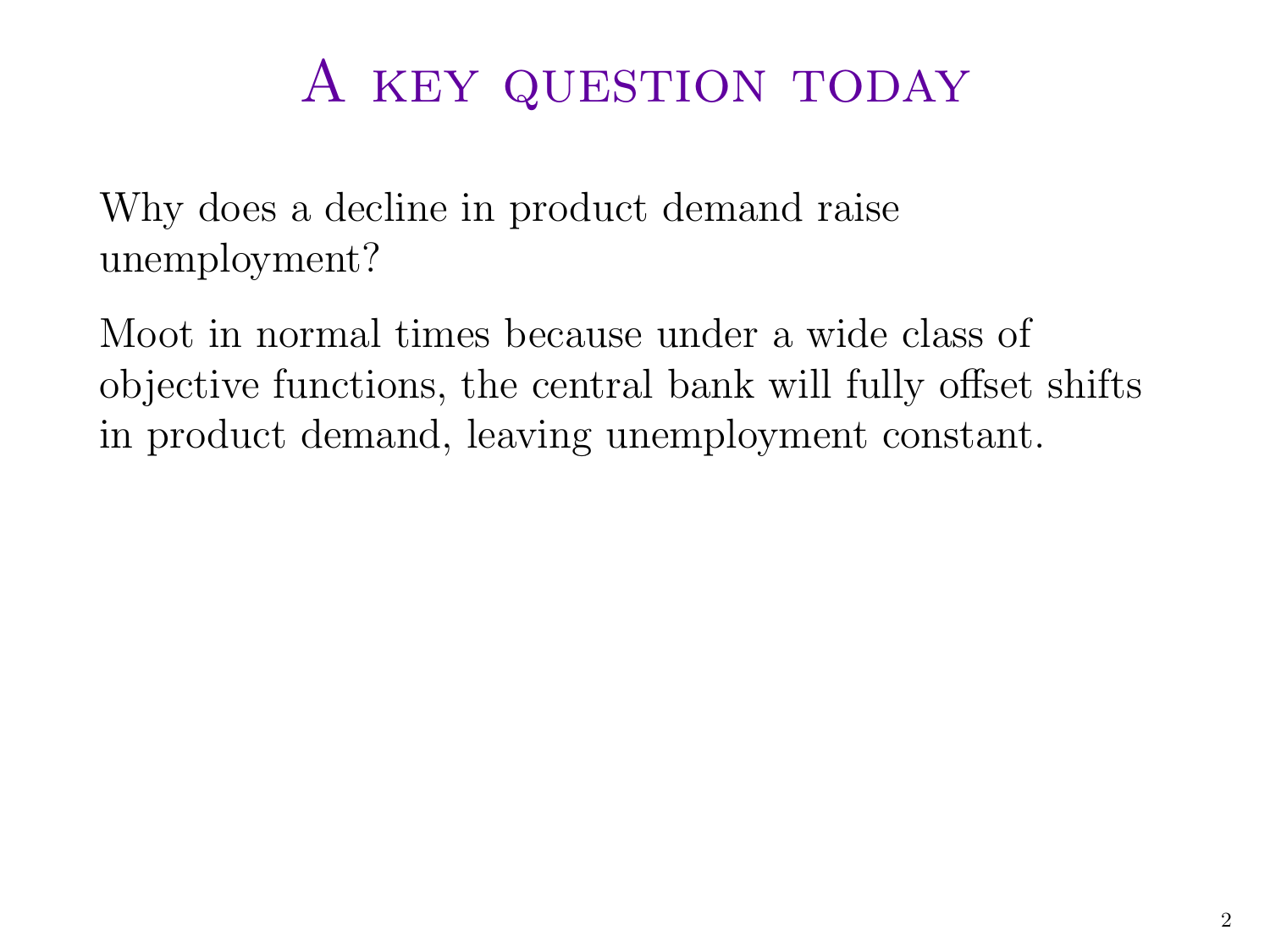Why does a decline in product demand raise unemployment?

Moot in normal times because under a wide class of objective functions, the central bank will fully offset shifts in product demand, leaving unemployment constant.

The exception occurs when the interest rate is pinned at the zero lower bound.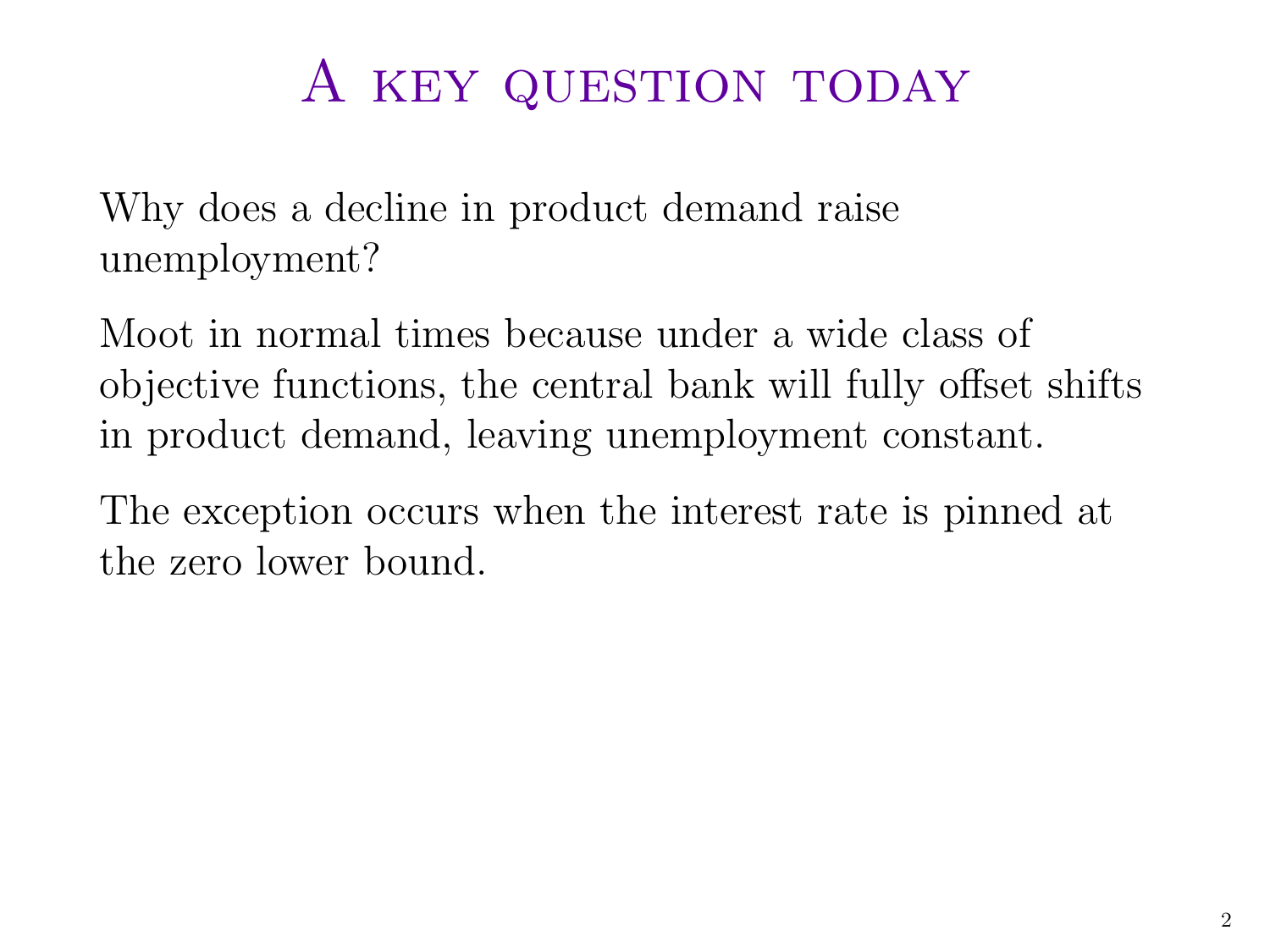Why does a decline in product demand raise unemployment?

Moot in normal times because under a wide class of objective functions, the central bank will fully offset shifts in product demand, leaving unemployment constant.

The exception occurs when the interest rate is pinned at the zero lower bound.

In this setting, the real interest rate is minus the rate of inflation.

·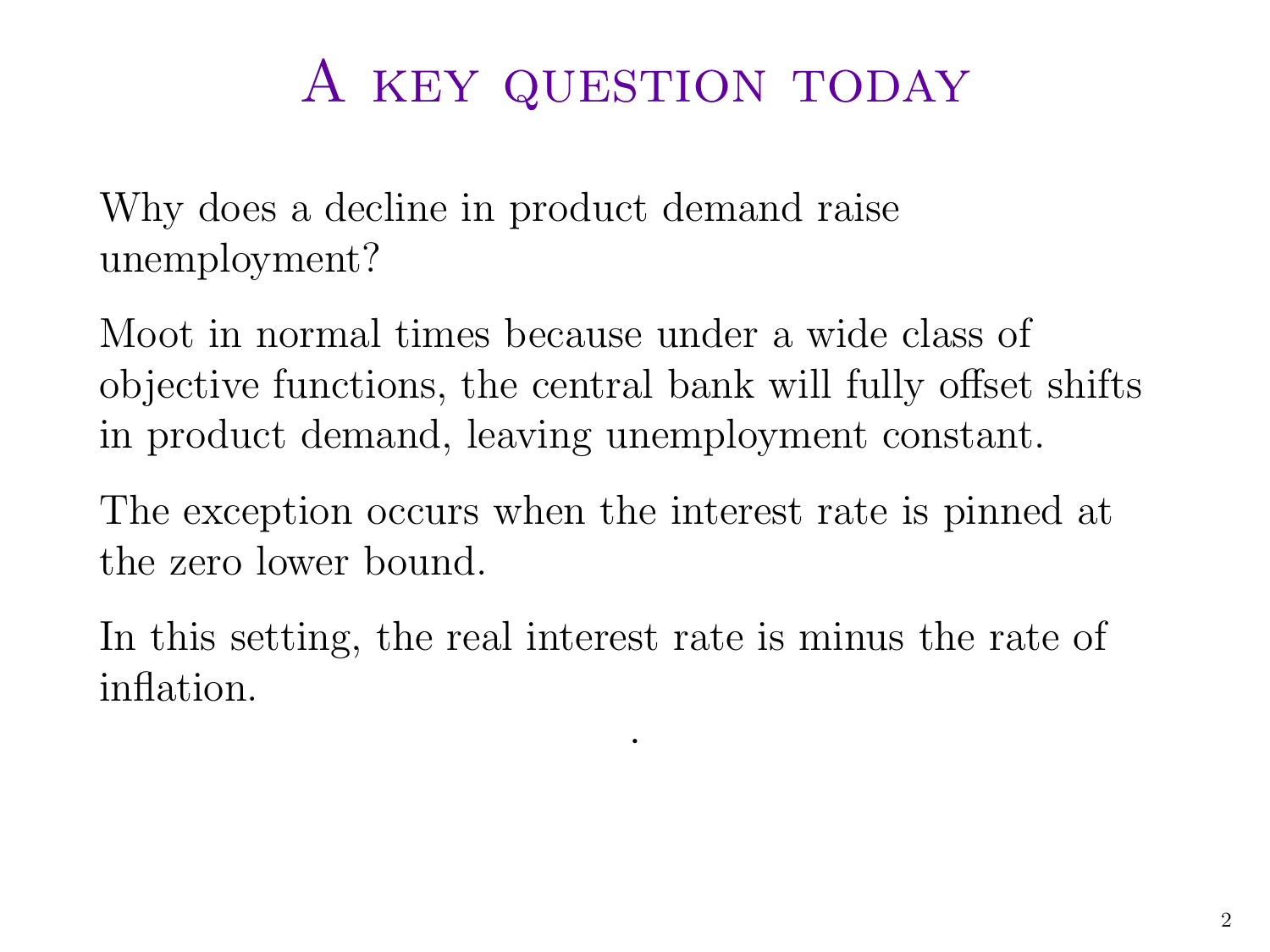## Response to shock with standard DMP labor market



**Unemployment rate**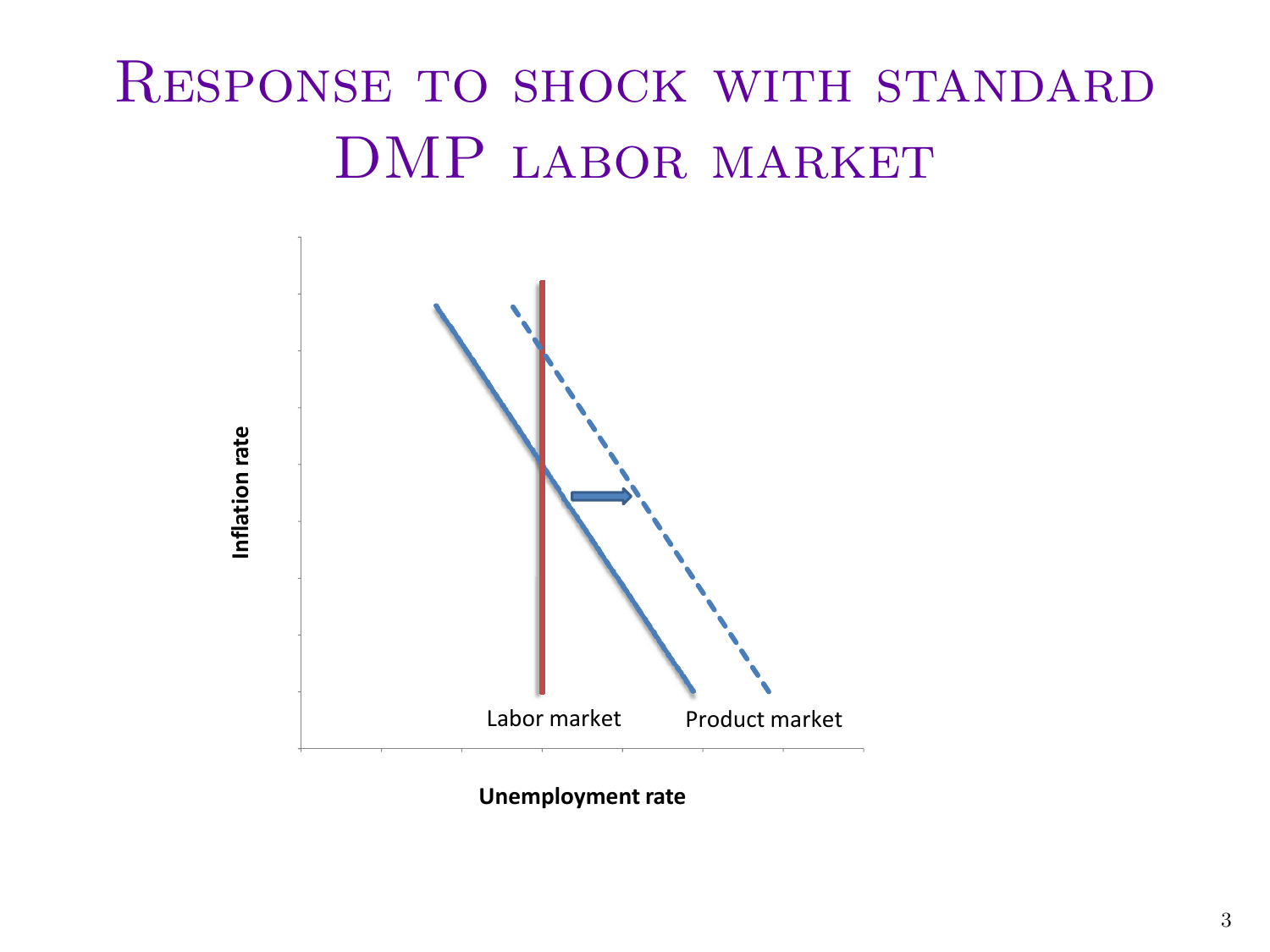### EXTENDED DMP MODEL

Unemployment depends negatively on the rate of inflation.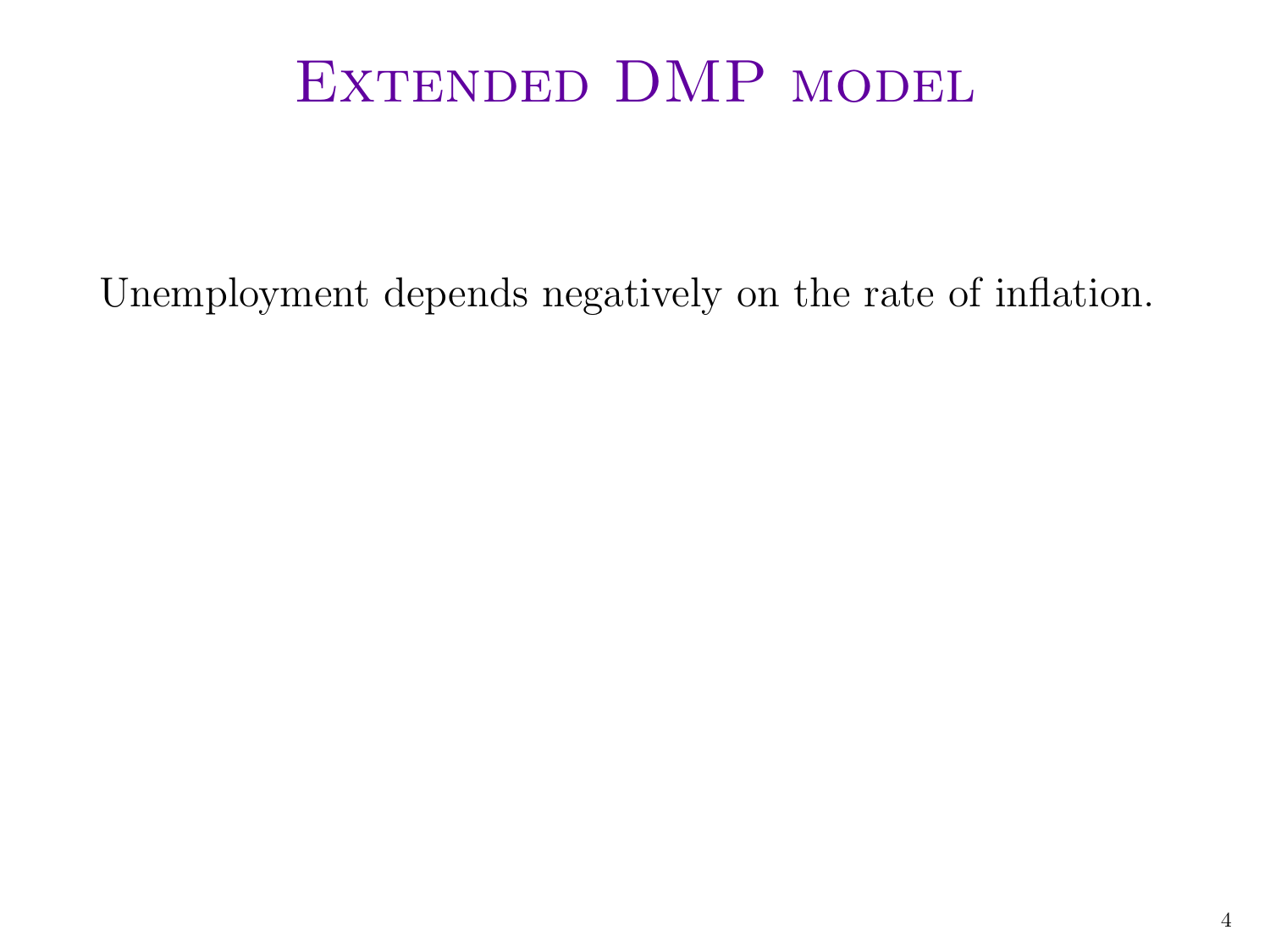### EXTENDED DMP MODEL

Unemployment depends negatively on the rate of inflation. Higher inflation raises employers' incentives to recruit new workers.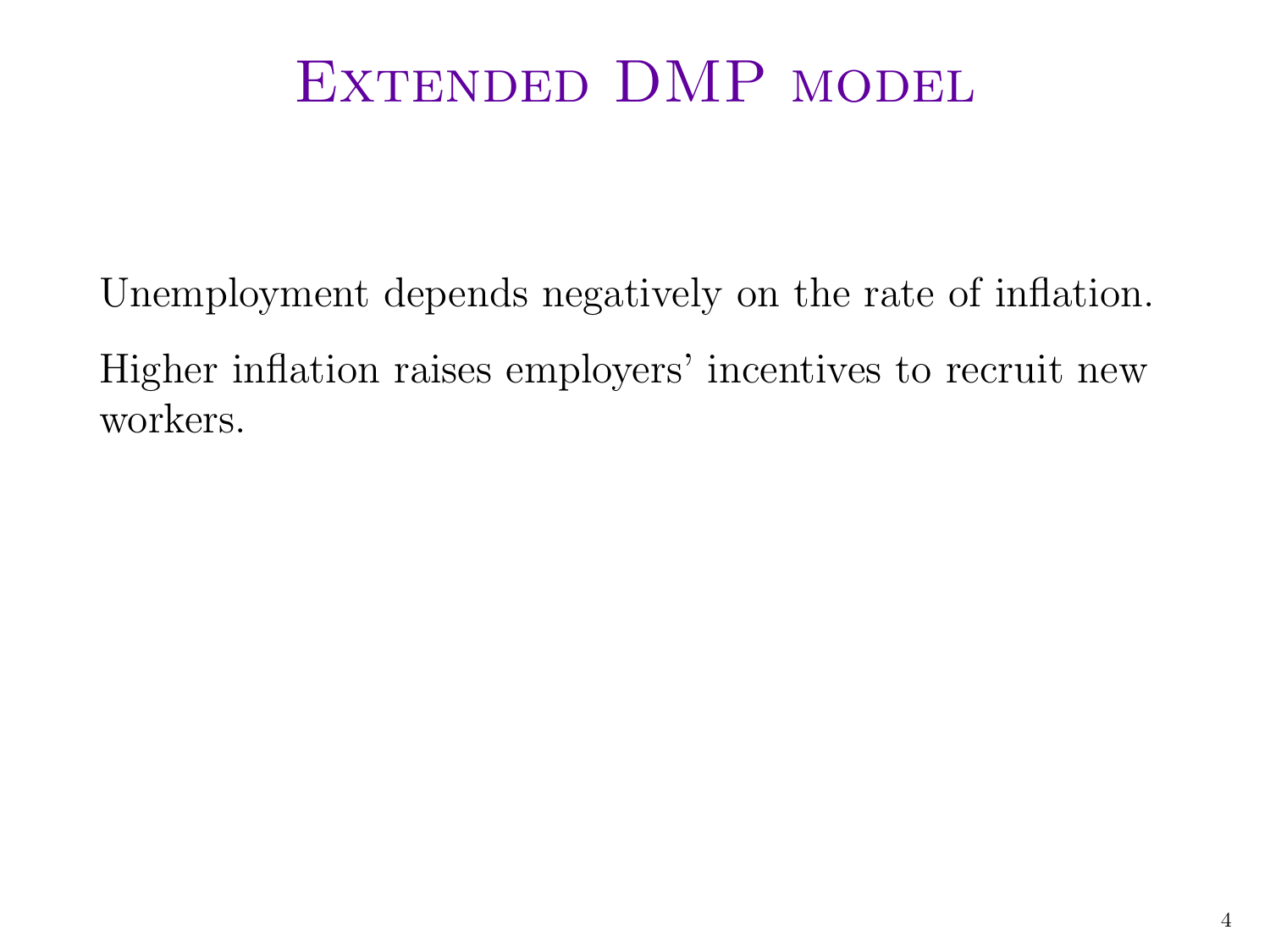### EXTENDED DMP MODEL

Unemployment depends negatively on the rate of inflation.

Higher inflation raises employers' incentives to recruit new workers.

The rest of the talk is about the mechanism underlying the negative dependence.

·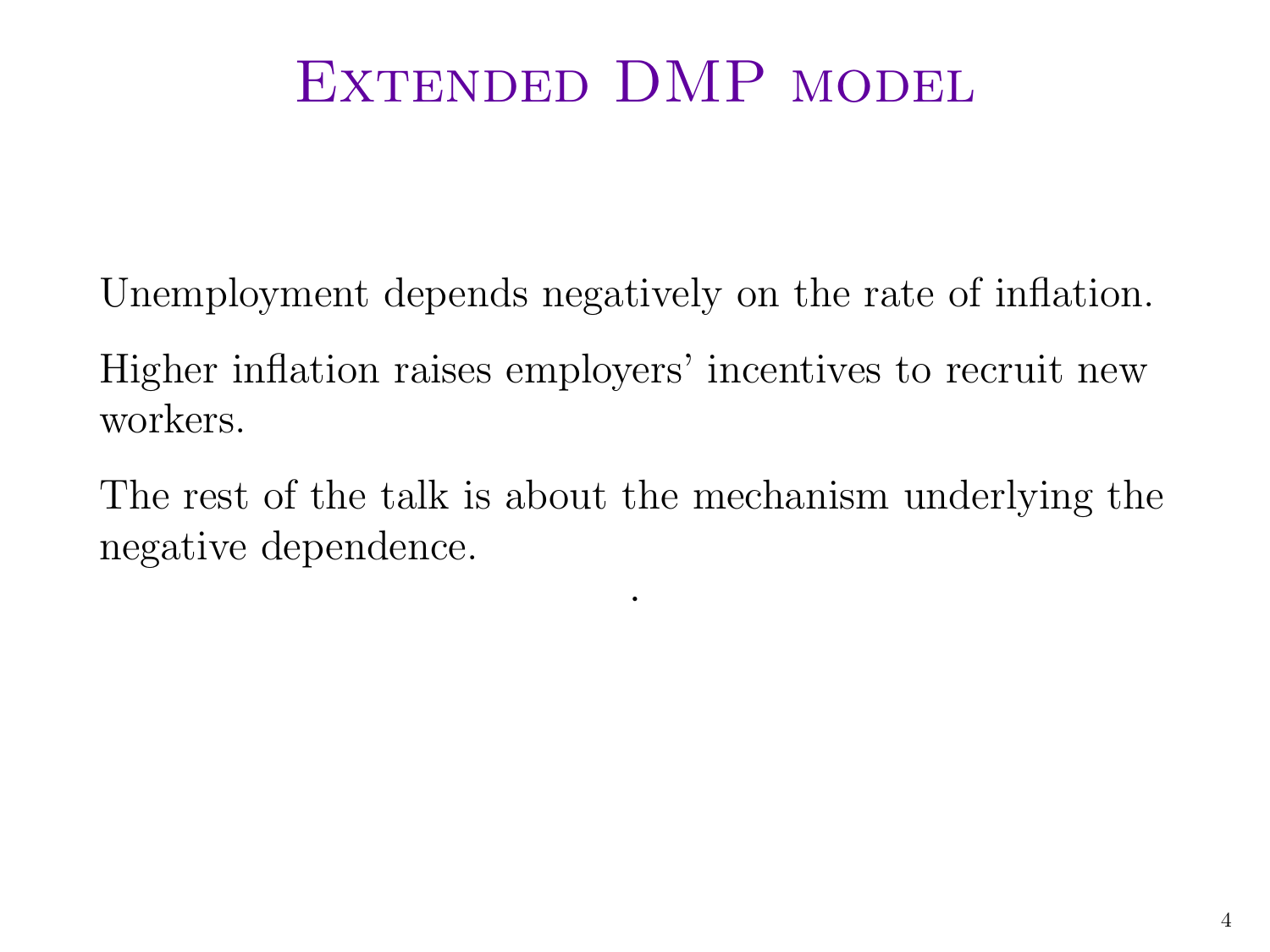# Equilibration with a Negative Dependence of DMP Unemployment on Inflation

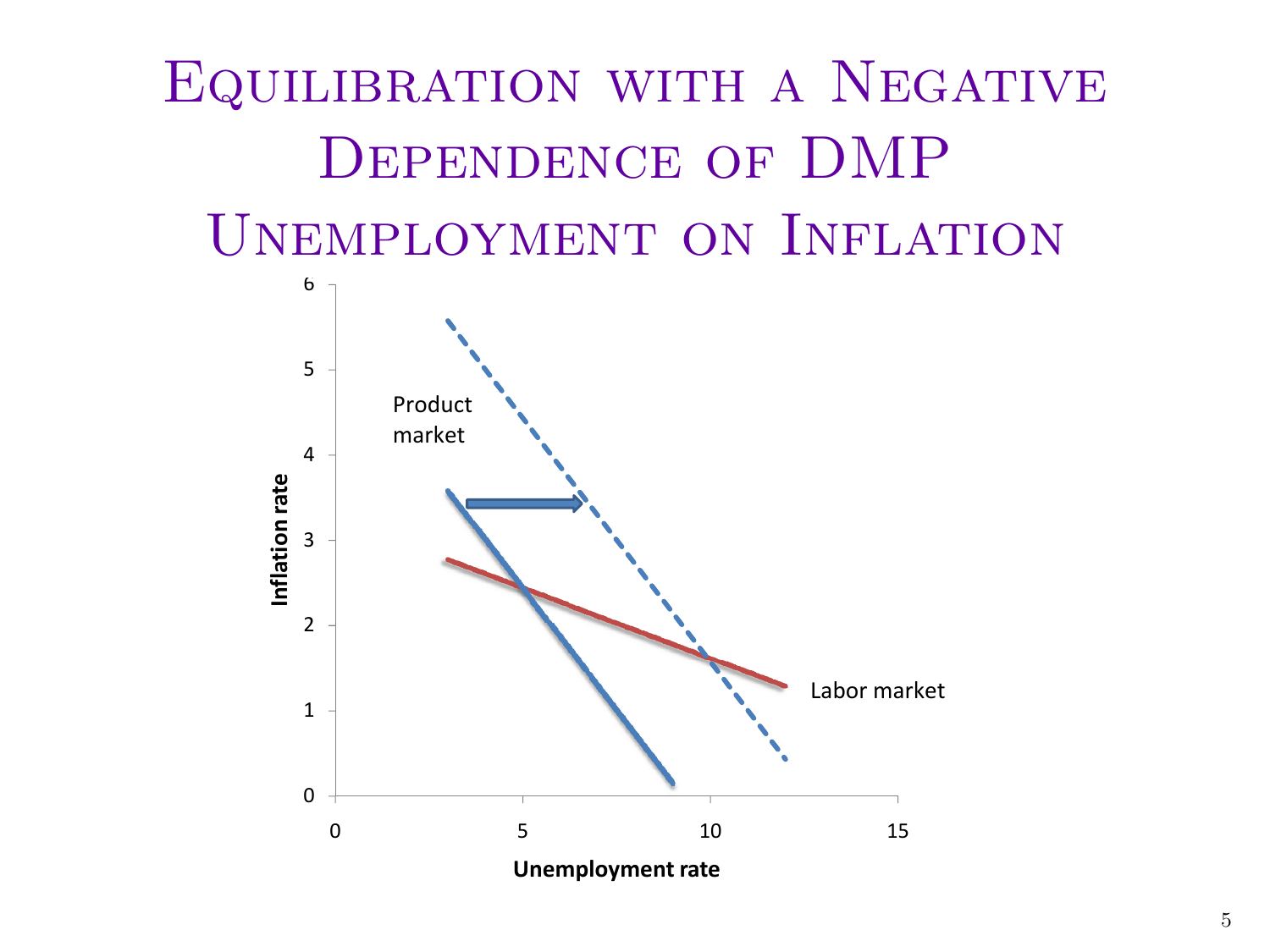#### BASIC CONCLUSION

If the DMP curve is steeper than the product-market curve, a drop in product demand raises inflation.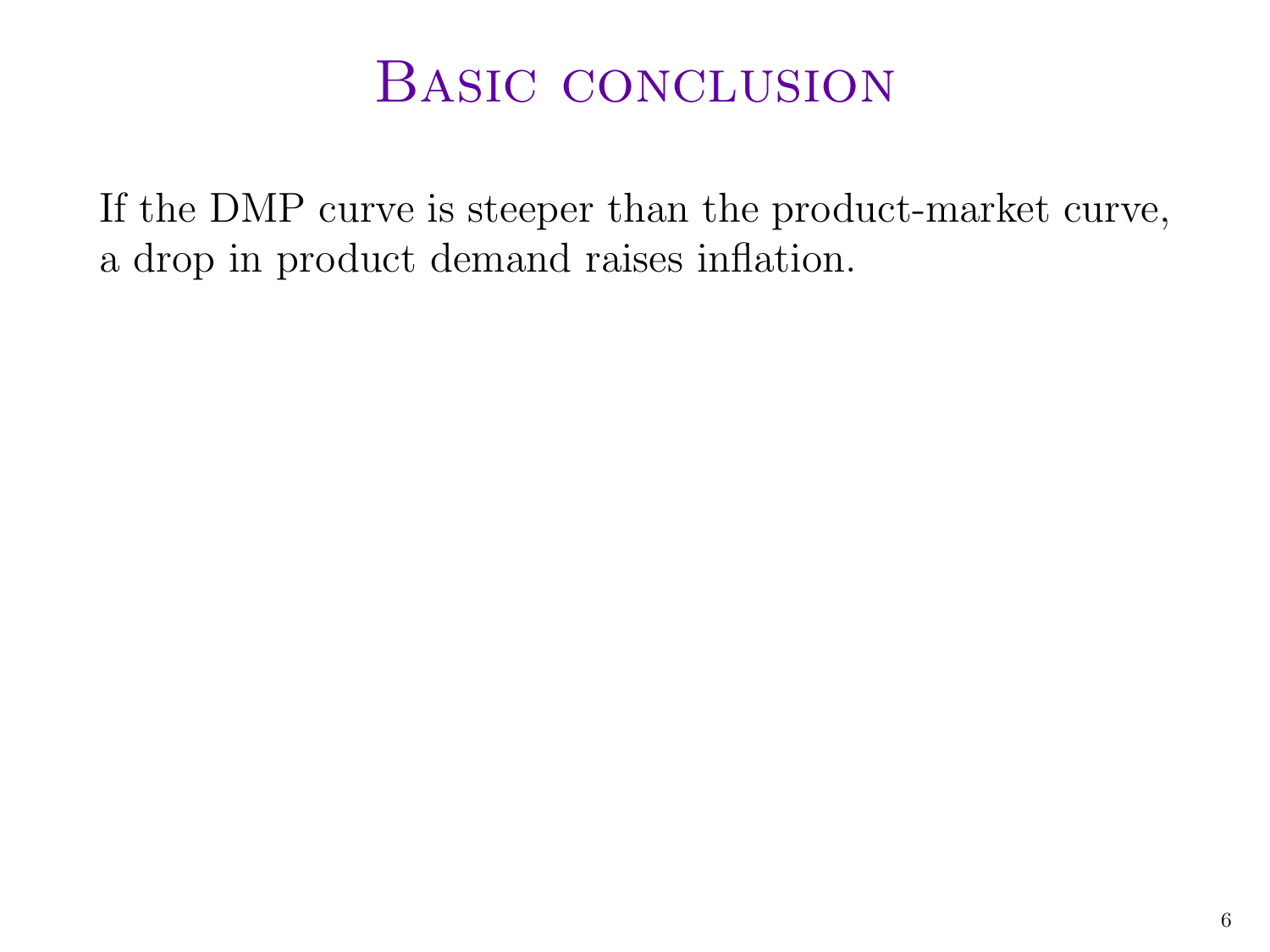#### BASIC CONCLUSION

If the DMP curve is steeper than the product-market curve, a drop in product demand raises inflation.

Evidence is reasonably conclusive that a drop in product demand lowers inflation.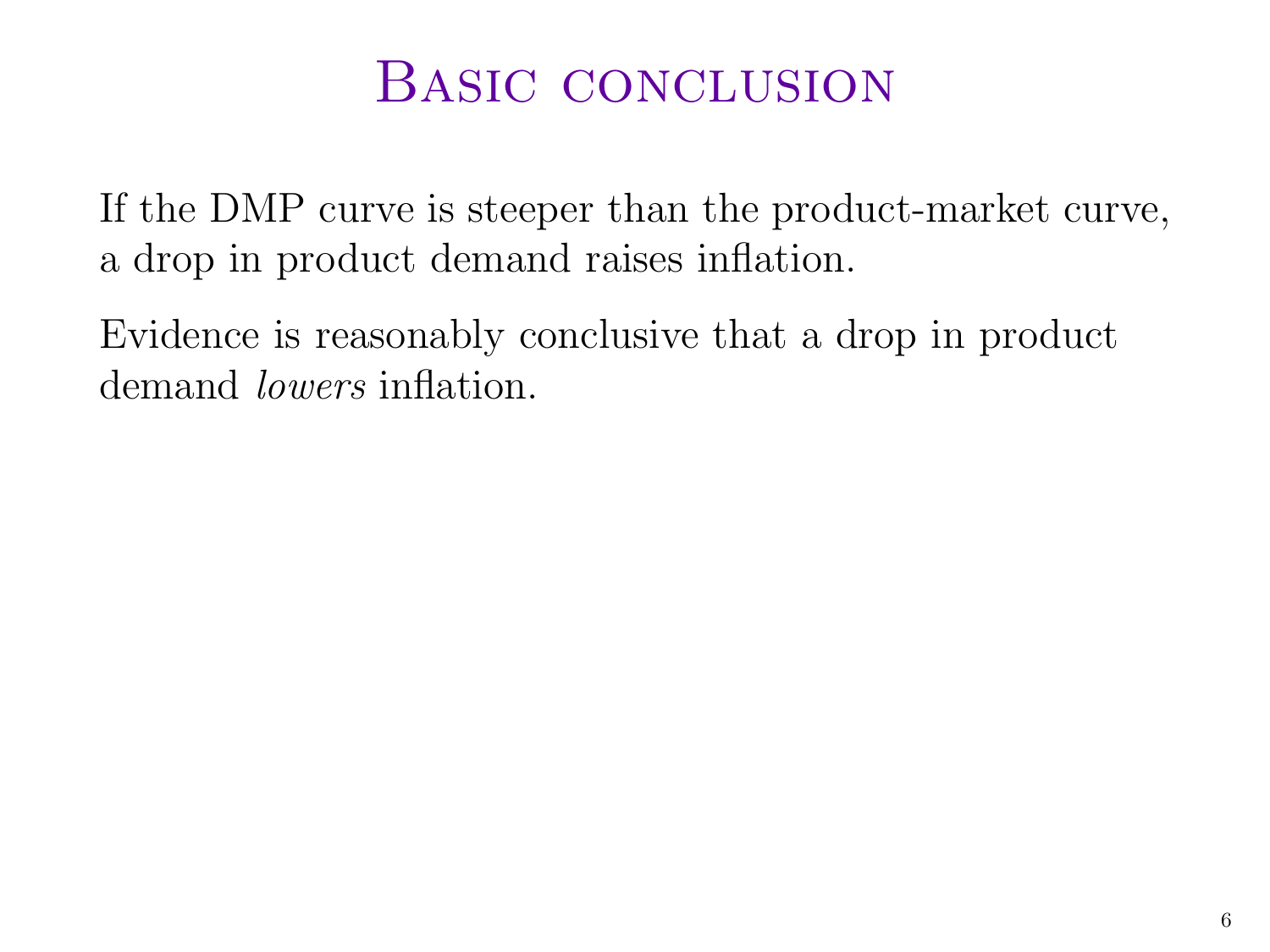#### Basic conclusion

If the DMP curve is steeper than the product-market curve, a drop in product demand raises inflation.

Evidence is reasonably conclusive that a drop in product demand lowers inflation.

Thus, to explain the observation that inflation falls when unemployment rises by introducing a dependence of DMP unemployment on the inflation rate, the DMP labor-market curve must be flatter than the product-market curve.

·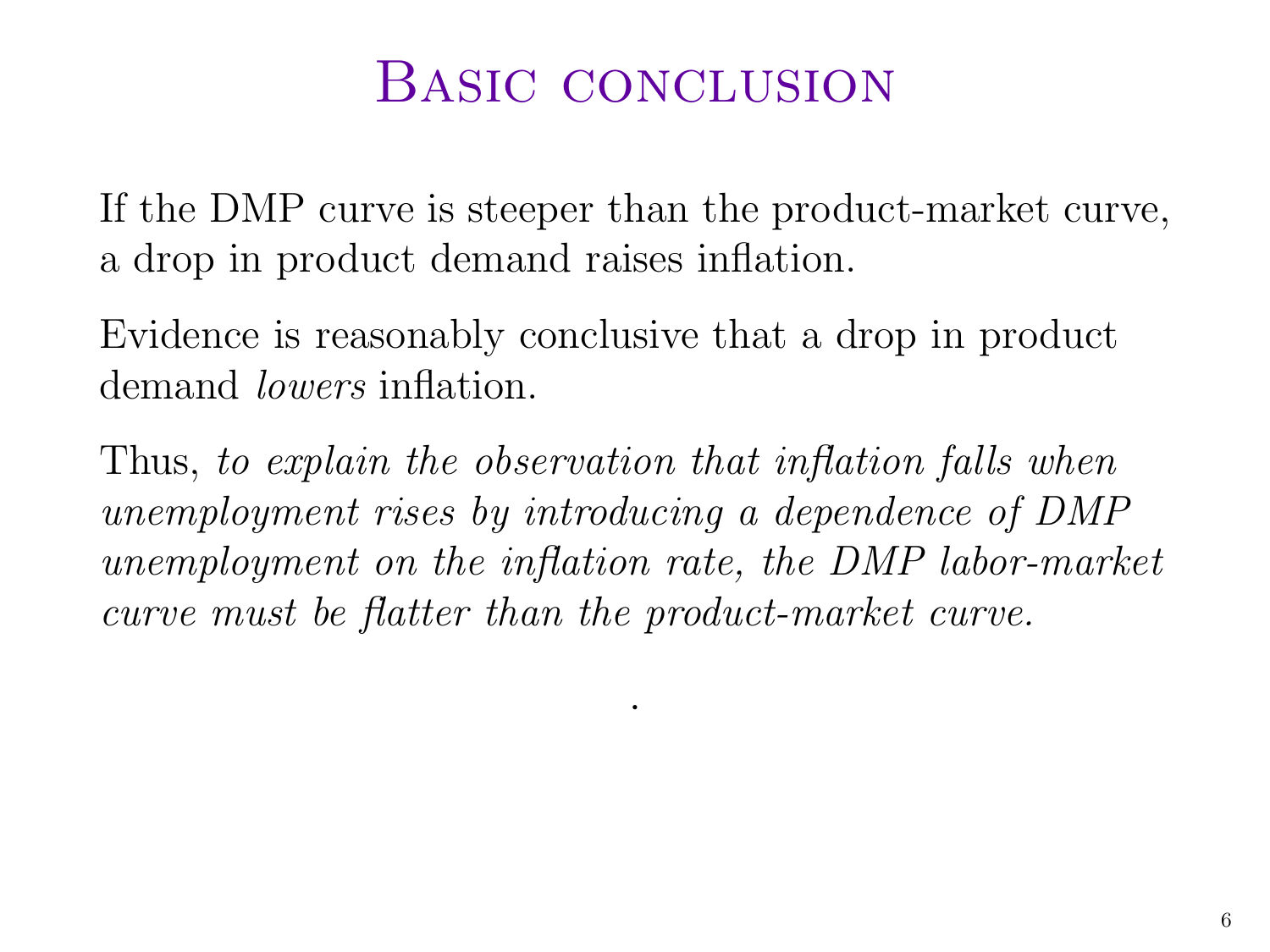GETTING INFLATION INTO THE WAGE-DETERMINATION FUNCTION

Walsh (2003): Sticky prices result in variations in market power, which enters the DMP model because higher market power lowers the revenue contribution of a worker.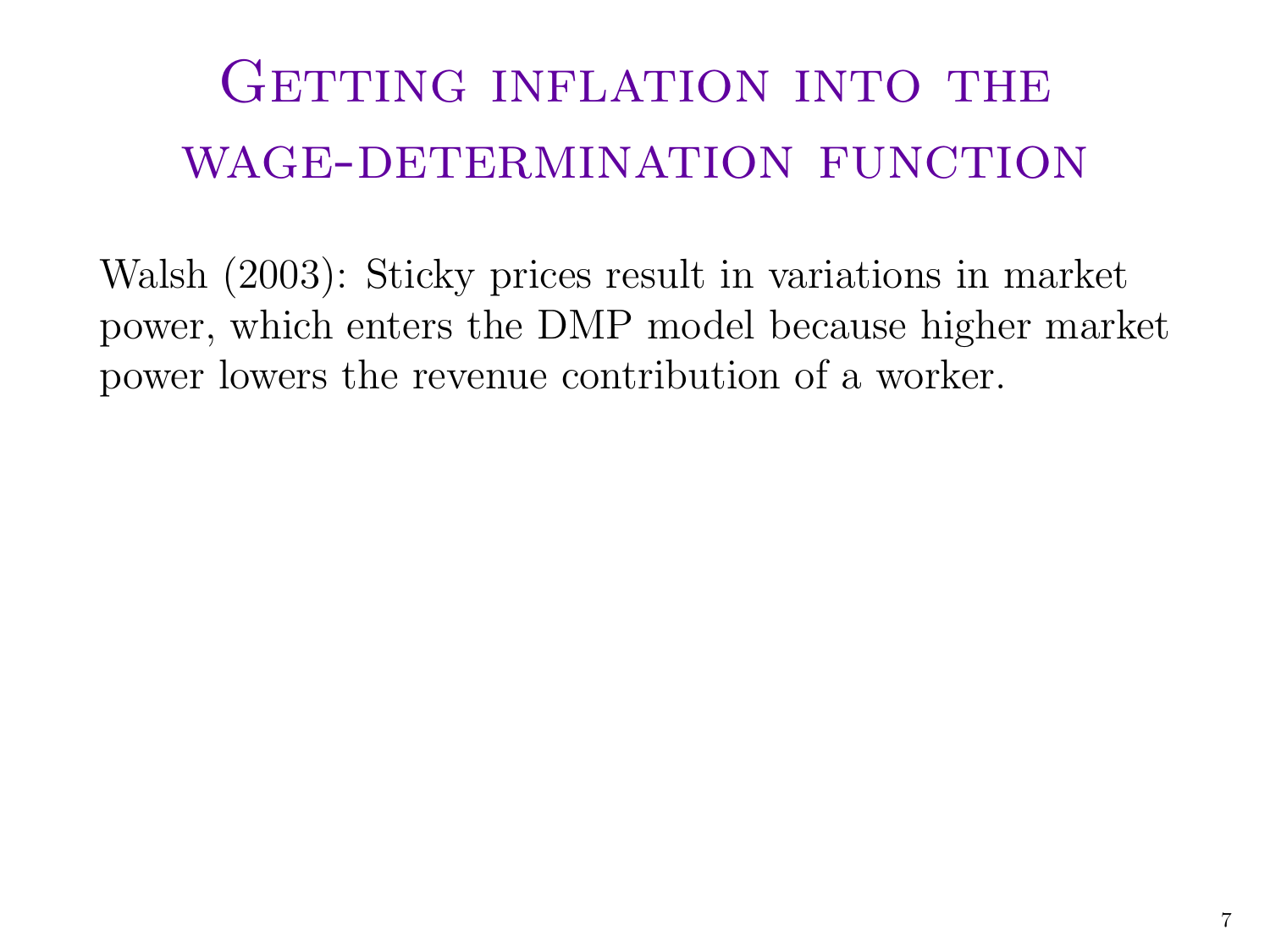GETTING INFLATION INTO THE WAGE-DETERMINATION FUNCTION

Walsh (2003): Sticky prices result in variations in market power, which enters the DMP model because higher market power lowers the revenue contribution of a worker.

This mechanism seems be falling out of favor in New Keynesian thinking.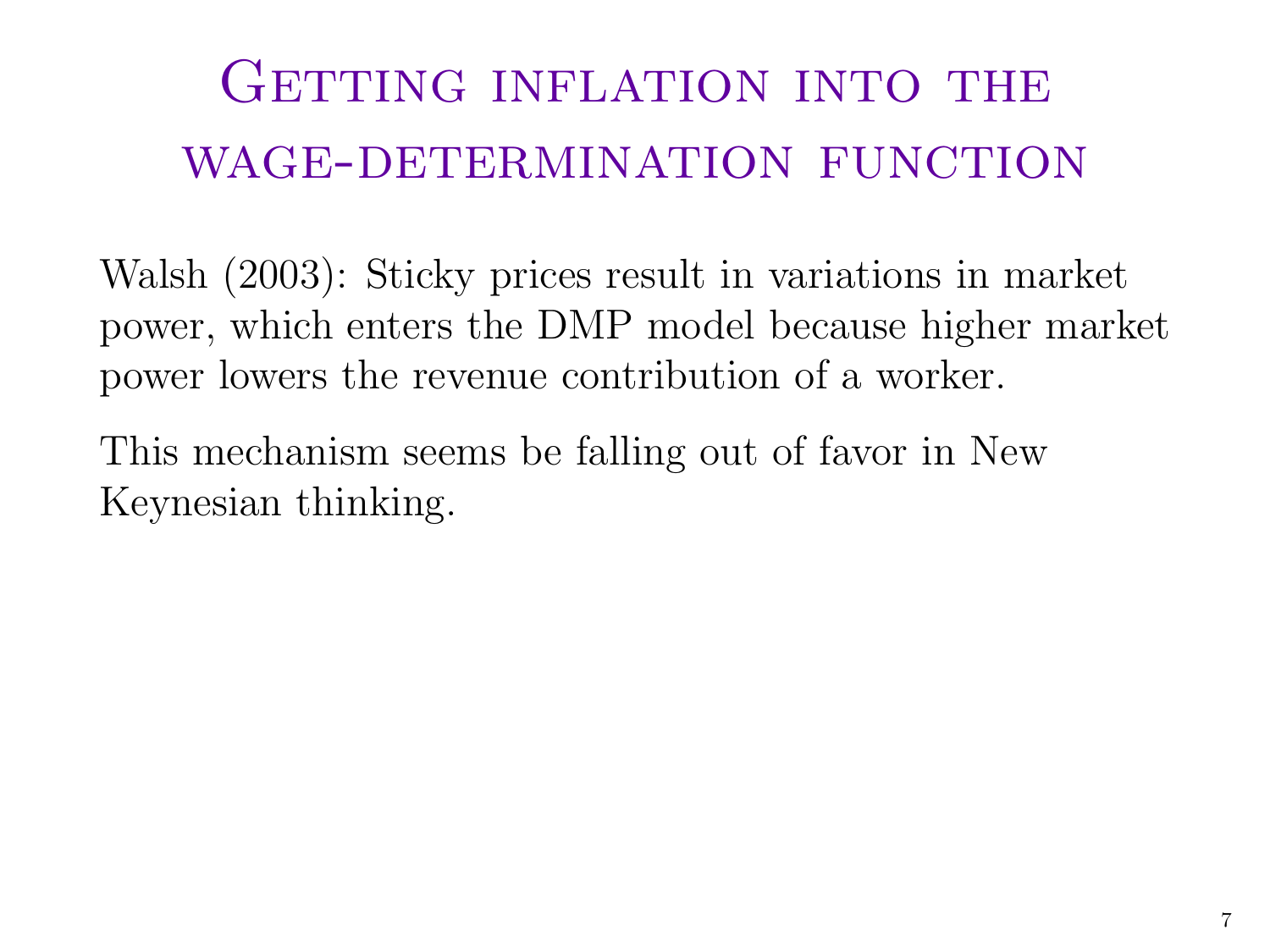GETTING INFLATION INTO THE WAGE-DETERMINATION FUNCTION

Walsh (2003): Sticky prices result in variations in market power, which enters the DMP model because higher market power lowers the revenue contribution of a worker.

·

This mechanism seems be falling out of favor in New Keynesian thinking.

V. Ramey (2010) questions empirical evidence of countercyclical variations in markups.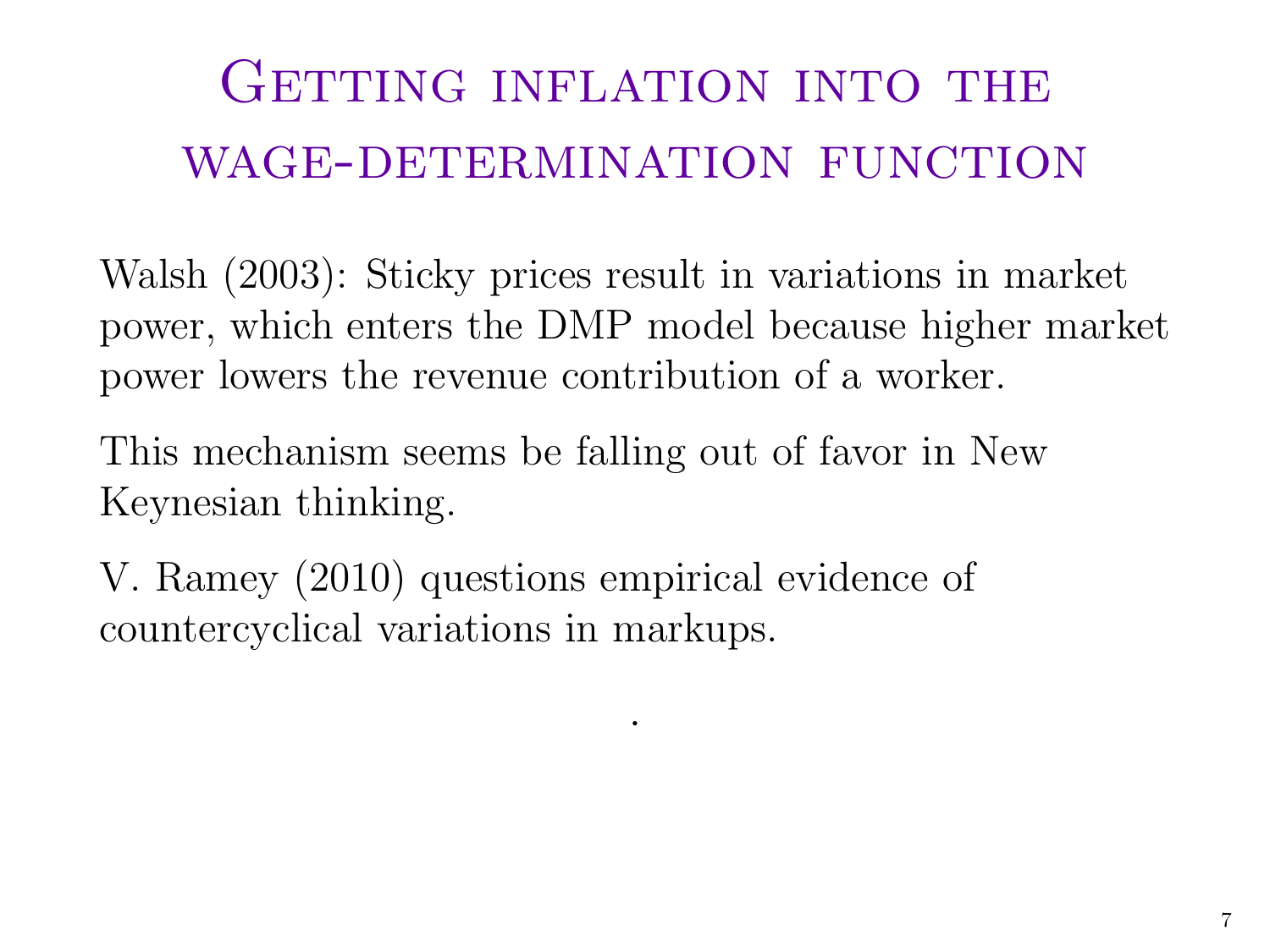Newly-hired workers inherit a nominal wage from most recent nominal bargain.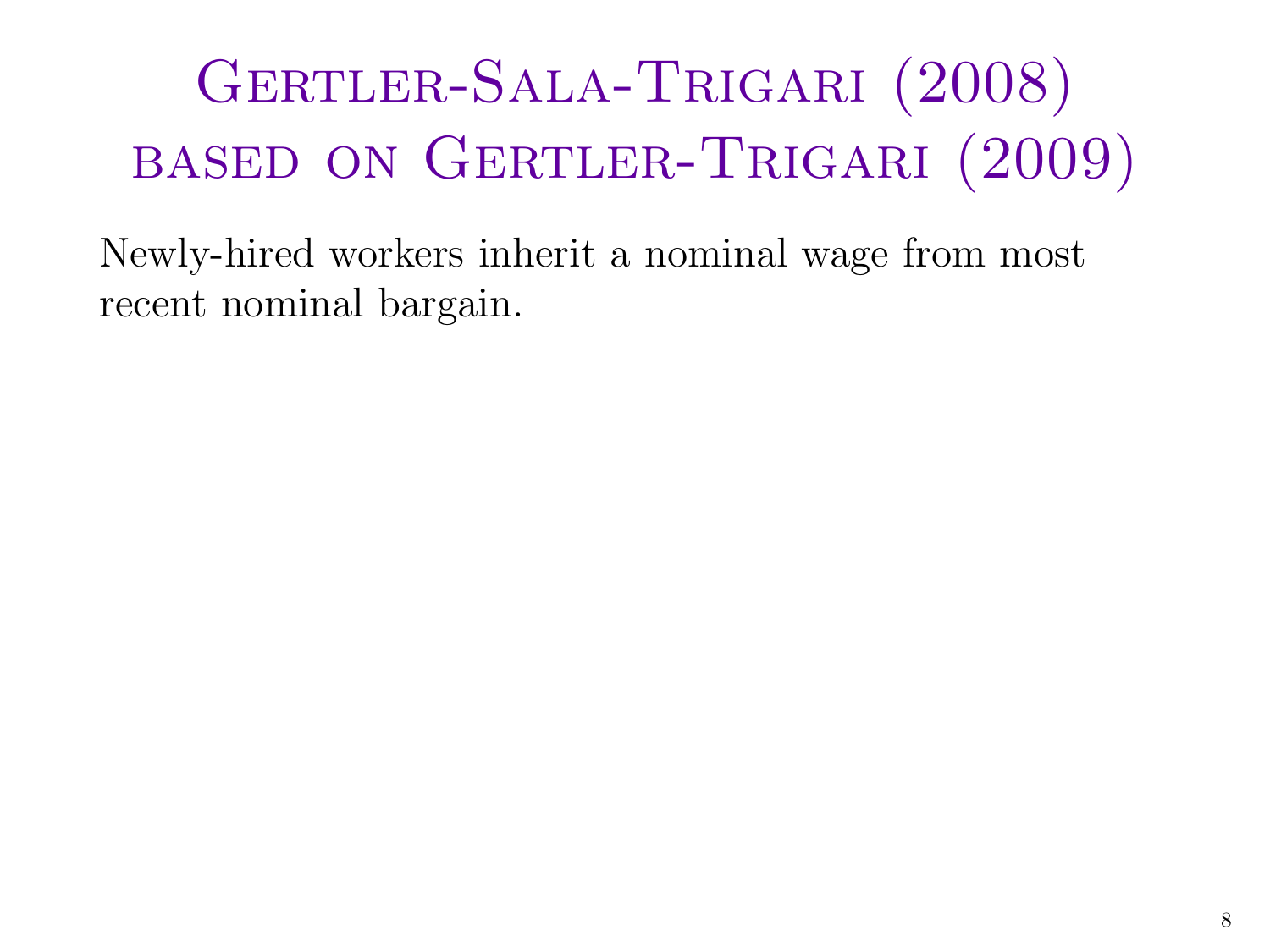Newly-hired workers inherit a nominal wage from most recent nominal bargain.

Inflation erodes the real wage and raises J, lowering unemployment.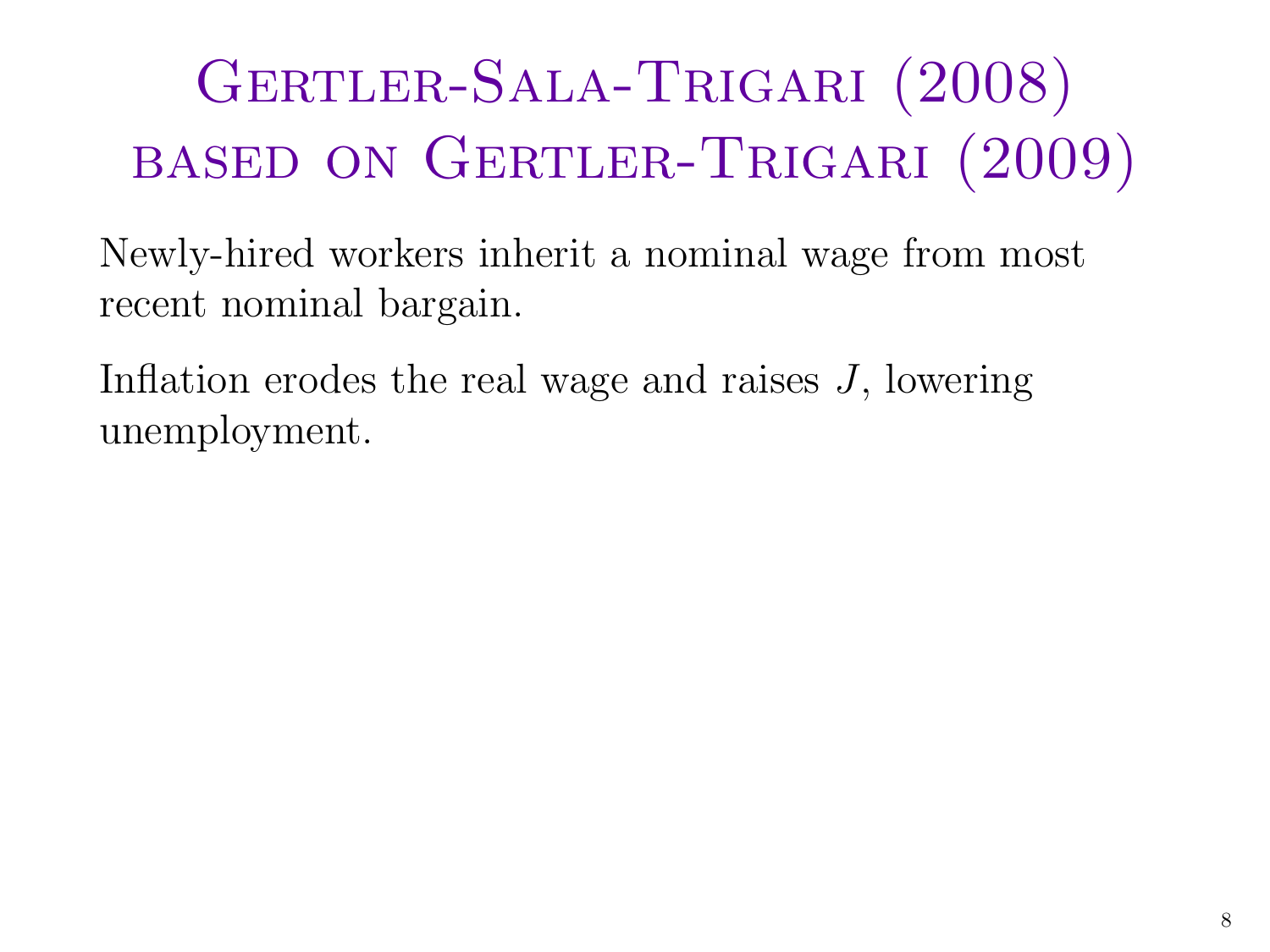Newly-hired workers inherit a nominal wage from most recent nominal bargain.

Inflation erodes the real wage and raises J, lowering unemployment.

Equilibrium sticky wage as in Hall  $(2005)$ : J needs to remain in bargaining set between bargains, but this is not a hard condition to satisfy.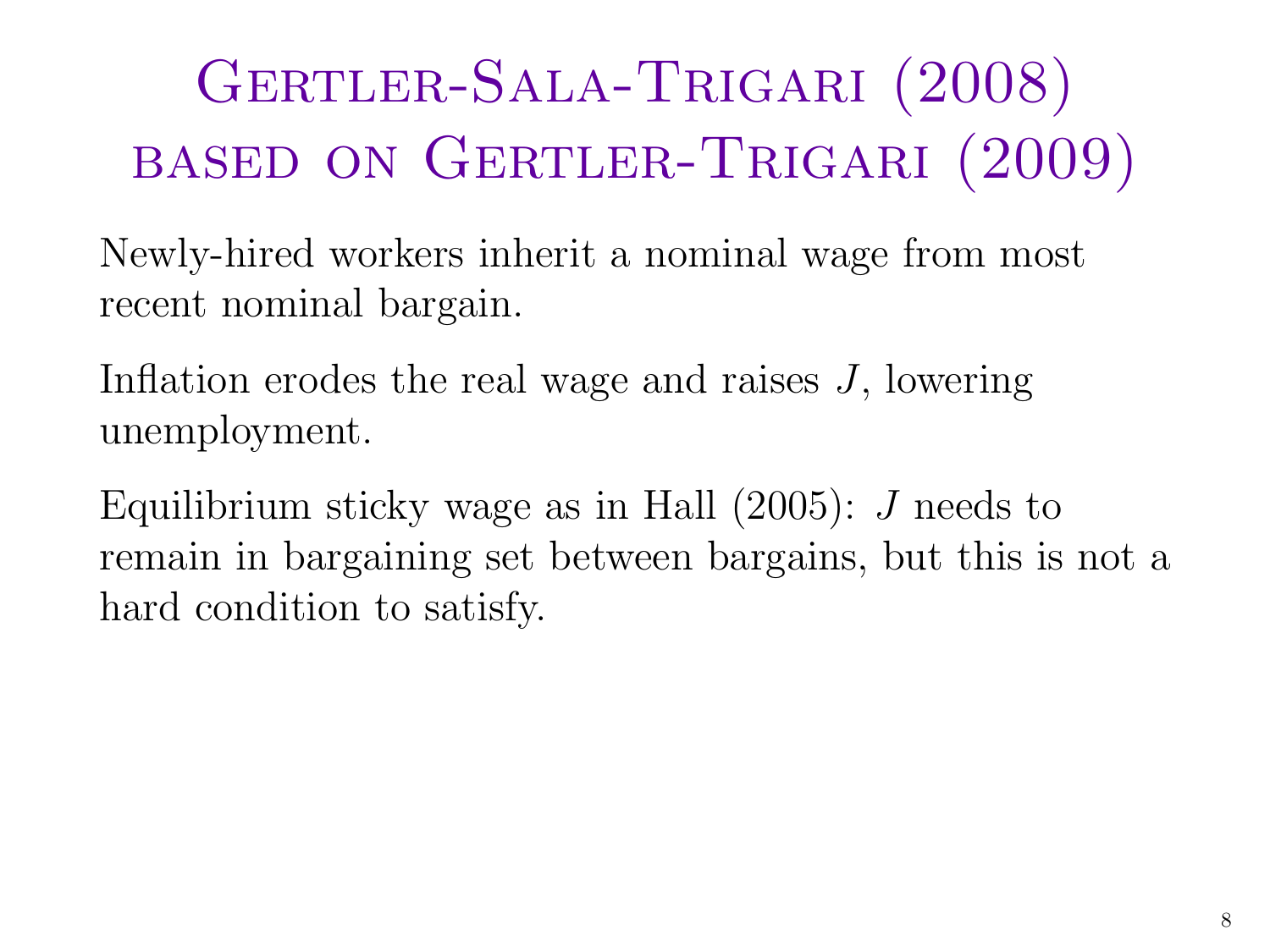Newly-hired workers inherit a nominal wage from most recent nominal bargain.

Inflation erodes the real wage and raises J, lowering unemployment.

Equilibrium sticky wage as in Hall  $(2005)$ : J needs to remain in bargaining set between bargains, but this is not a hard condition to satisfy.

·

No departure from strict rationality.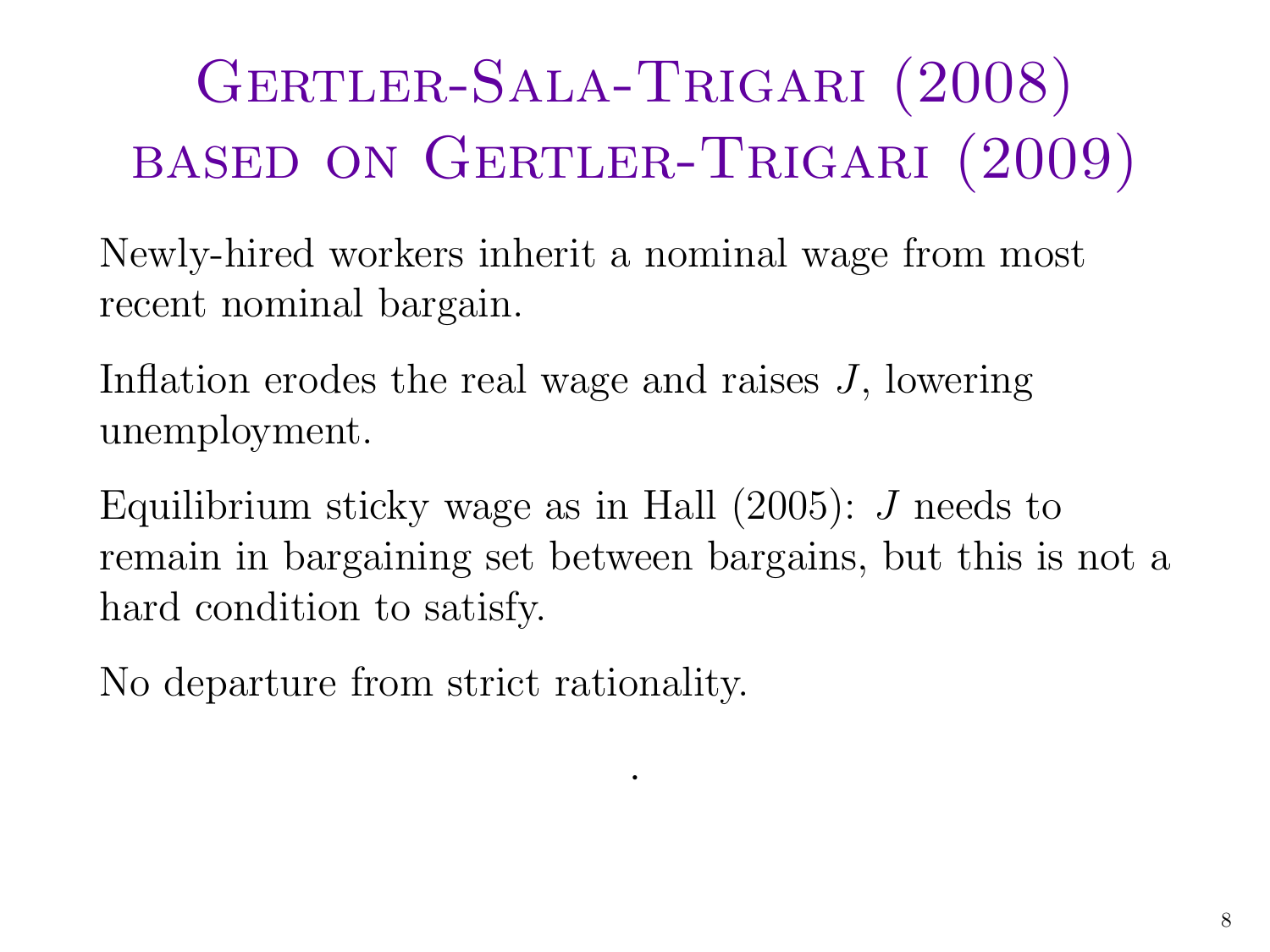# THE U.S. ECONOMY IN OCTOBER 2008 and October 2009, while at the

zero lower bound

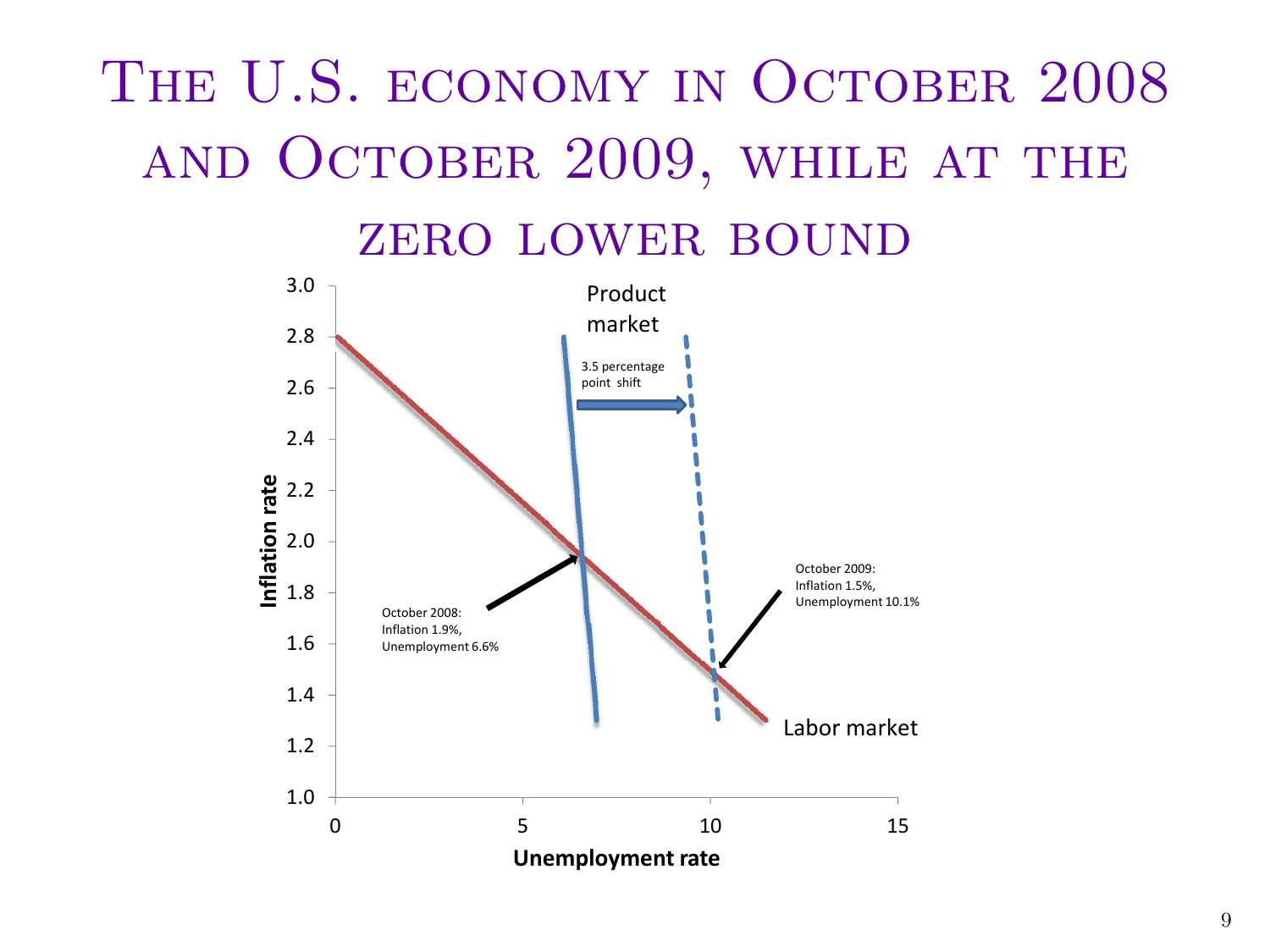## Inflation and Unemployment AFTER THE CRISIS

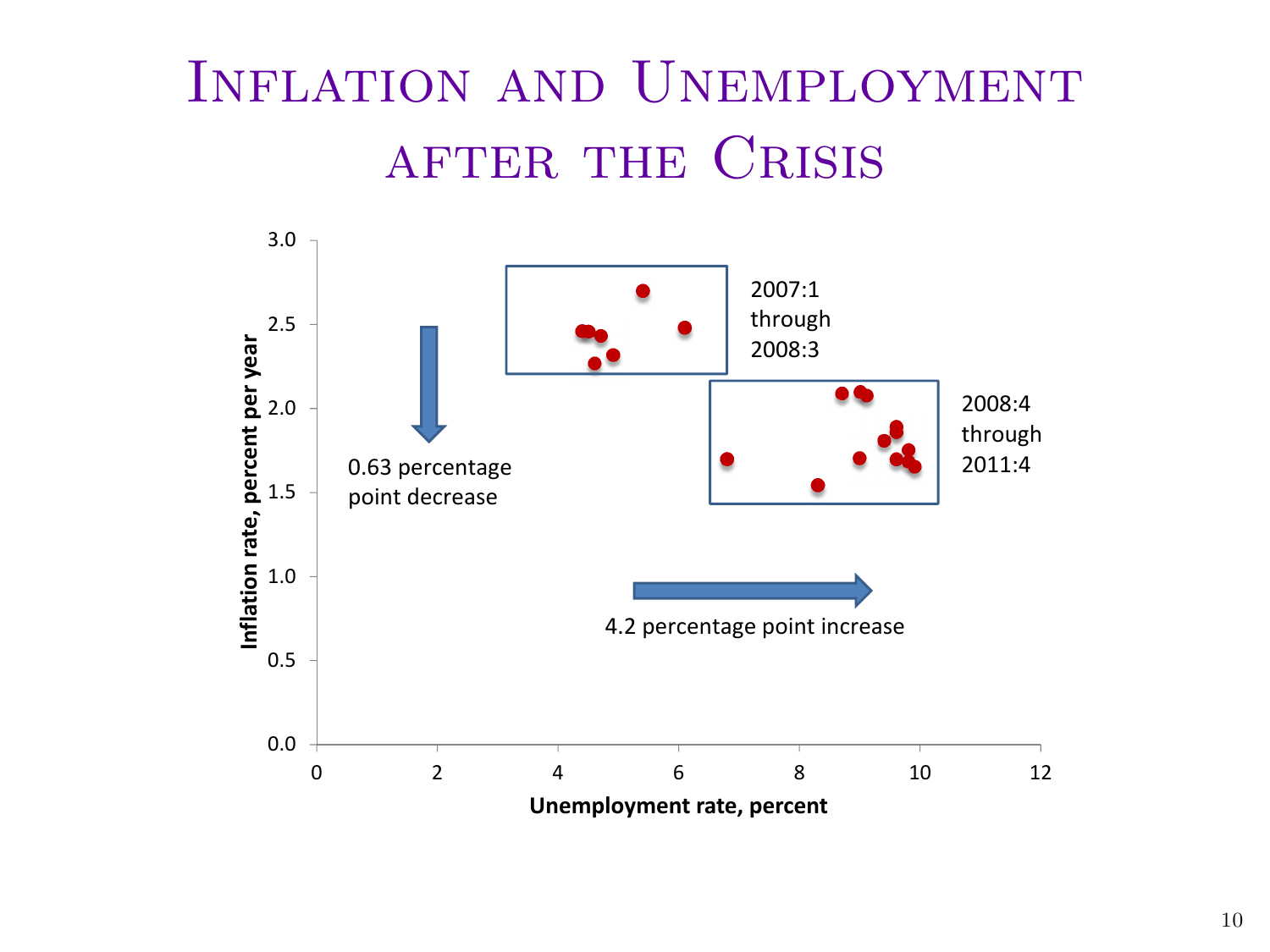## THE U.S. ECONOMY IN DECEMBER 2007 and December 2009

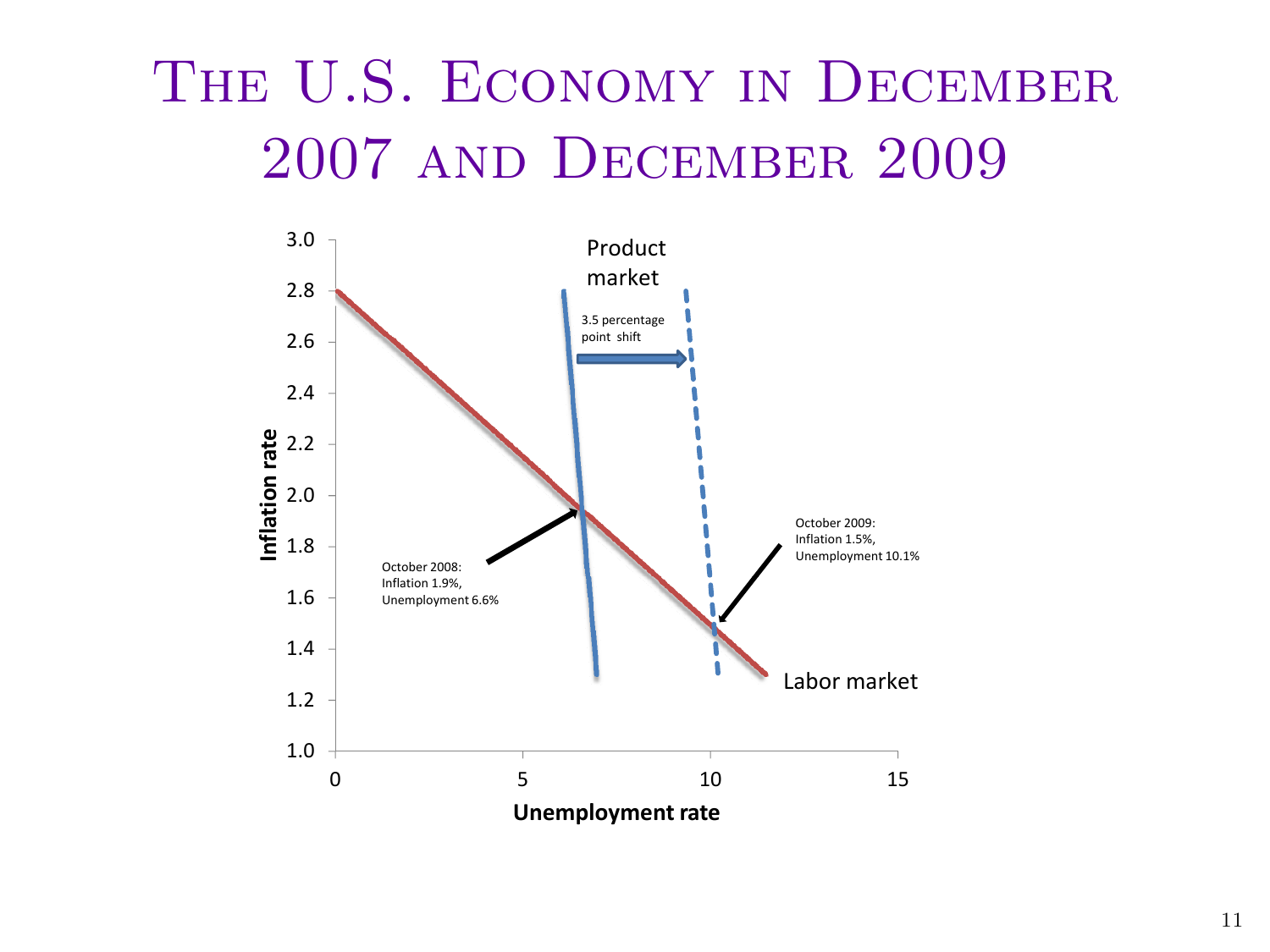$$
\beta_P \left(\frac{c_{P,t+1}}{c_{P,t}}\right)^{-1/\sigma} (1+r_t) = 1
$$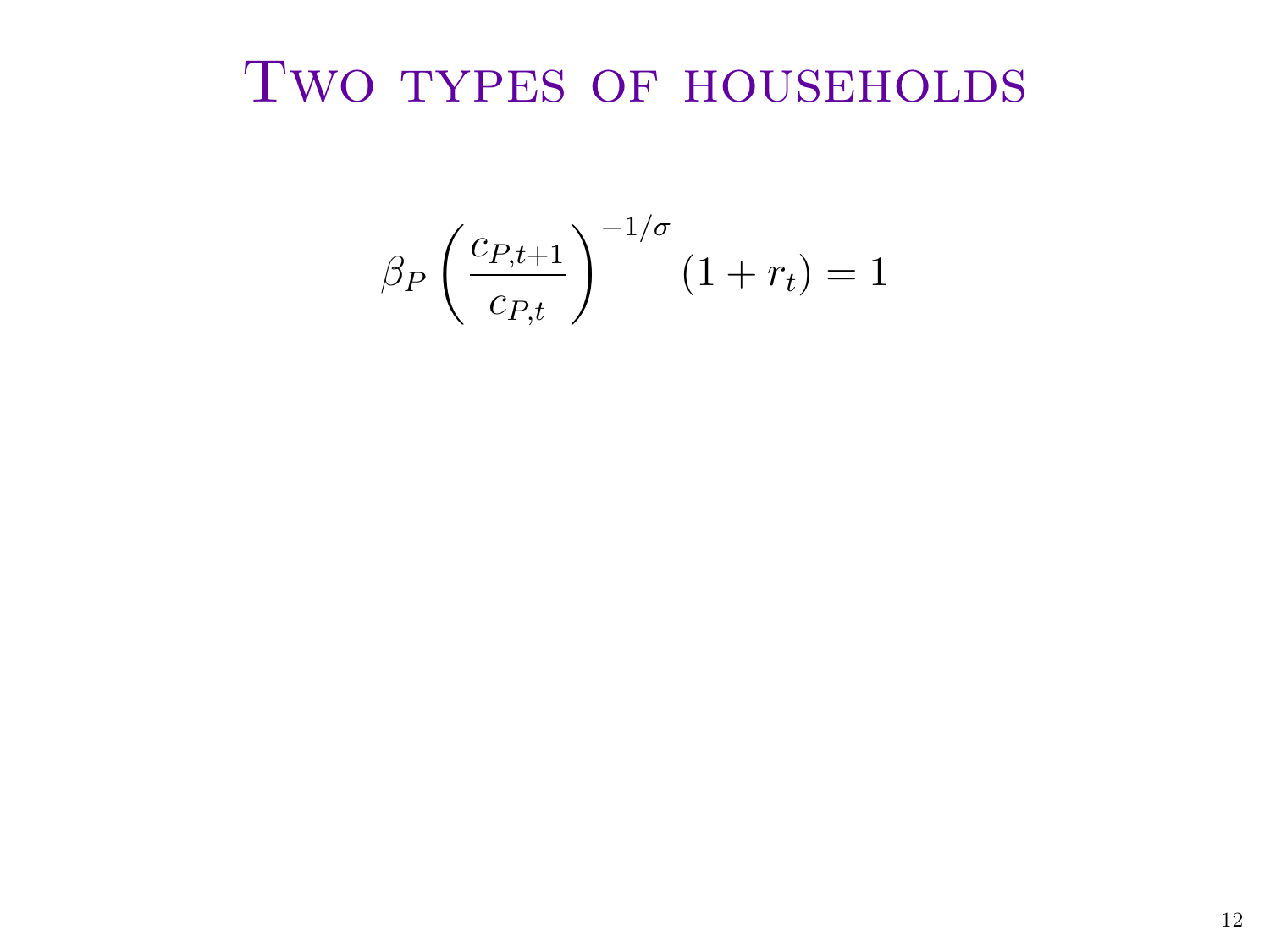$$
\beta_P \left(\frac{c_{P,t+1}}{c_{P,t}}\right)^{-1/\sigma} (1+r_t) = 1
$$

$$
\beta_I \left(\frac{c_{I,t+1}}{c_{I,t}}\right)^{-1/\sigma} (1+r_{I,t}) = 1
$$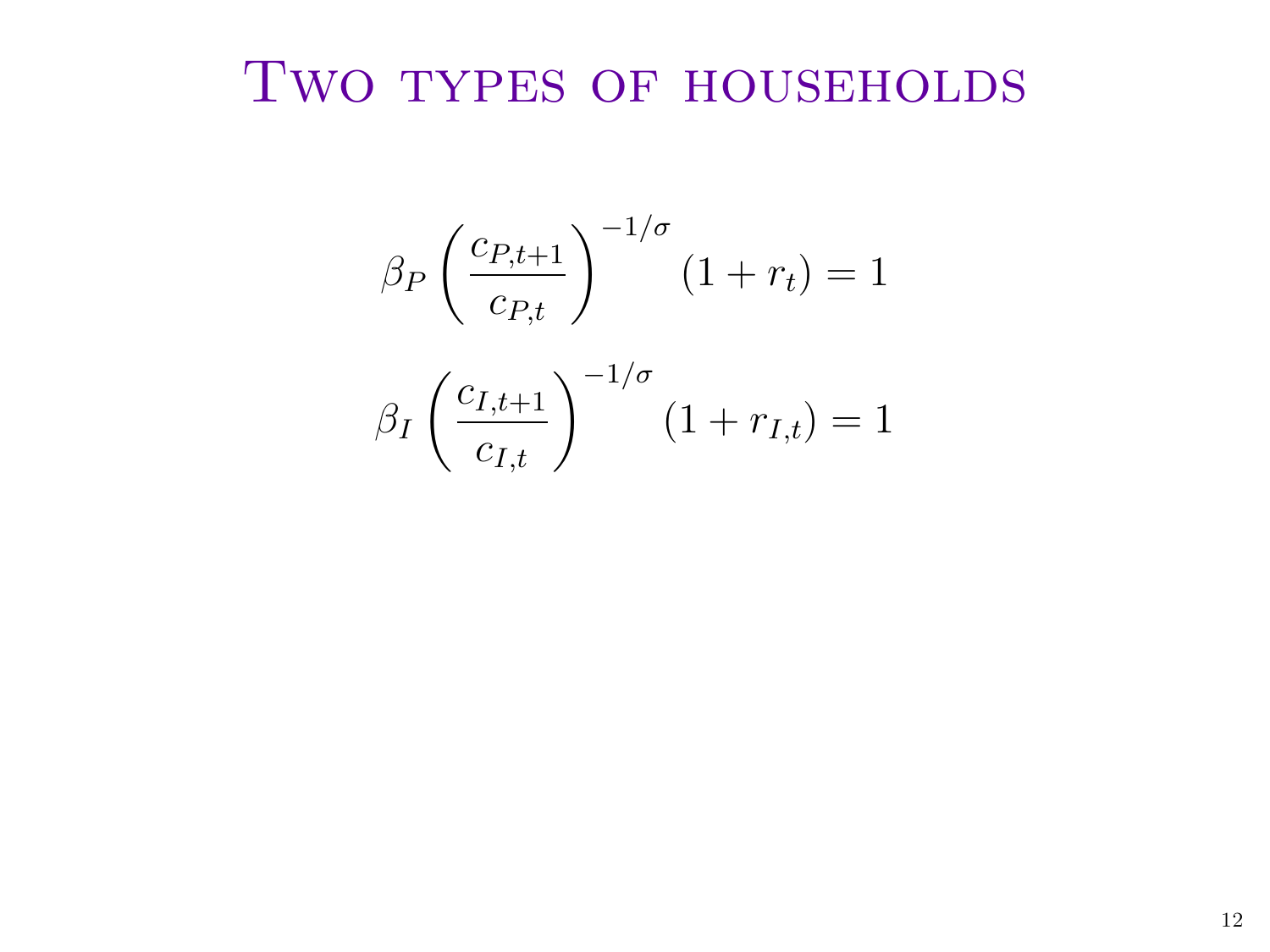$$
\beta_P \left(\frac{c_{P,t+1}}{c_{P,t}}\right)^{-1/\sigma} (1+r_t) = 1
$$

$$
\beta_I \left(\frac{c_{I,t+1}}{c_{I,t}}\right)^{-1/\sigma} (1+r_{I,t}) = 1
$$

$$
r_{I,t} = r_t + \rho [v_t - b_t]^+
$$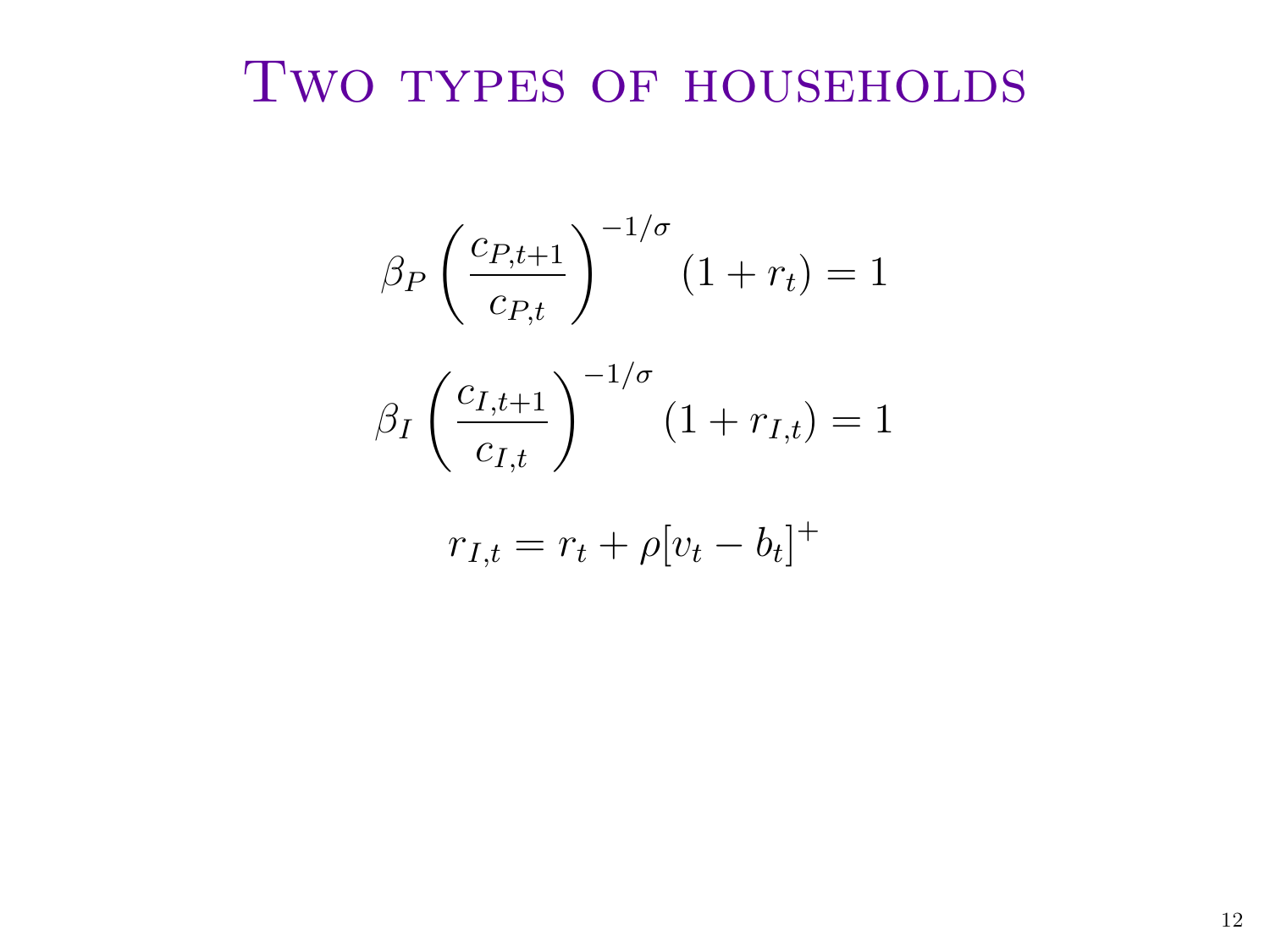$$
\beta_P \left(\frac{c_{P,t+1}}{c_{P,t}}\right)^{-1/\sigma} (1+r_t) = 1
$$

$$
\beta_I \left(\frac{c_{I,t+1}}{c_{I,t}}\right)^{-1/\sigma} (1+r_{I,t}) = 1
$$

$$
r_{I,t} = r_t + \rho [v_t - b_t]^+
$$

$$
c_{I,t} = w_{t-1} n_{t-1} - (1+r_{t-1}) v_{t-1} - \frac{\rho}{2} \left([v_{t-1} - b_{t-1}]^+\right)^2 + v_t.
$$

·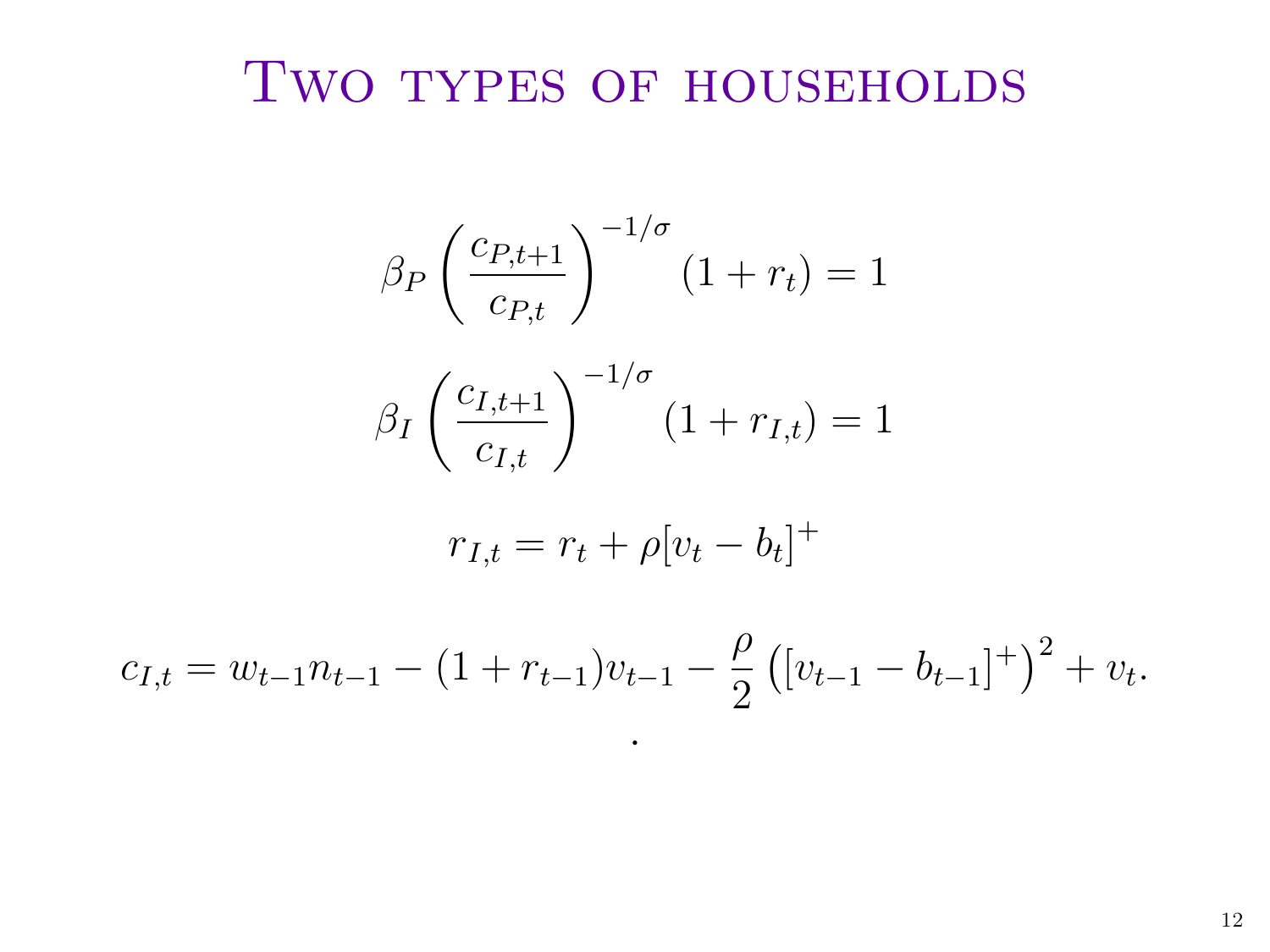## FINANCIAL FRICTION

$$
f_t = \frac{1}{q_t} \left[ \alpha \frac{y_t}{k_t} + (1 - \delta) q_{t+1} \right] - 1 - r_t.
$$

·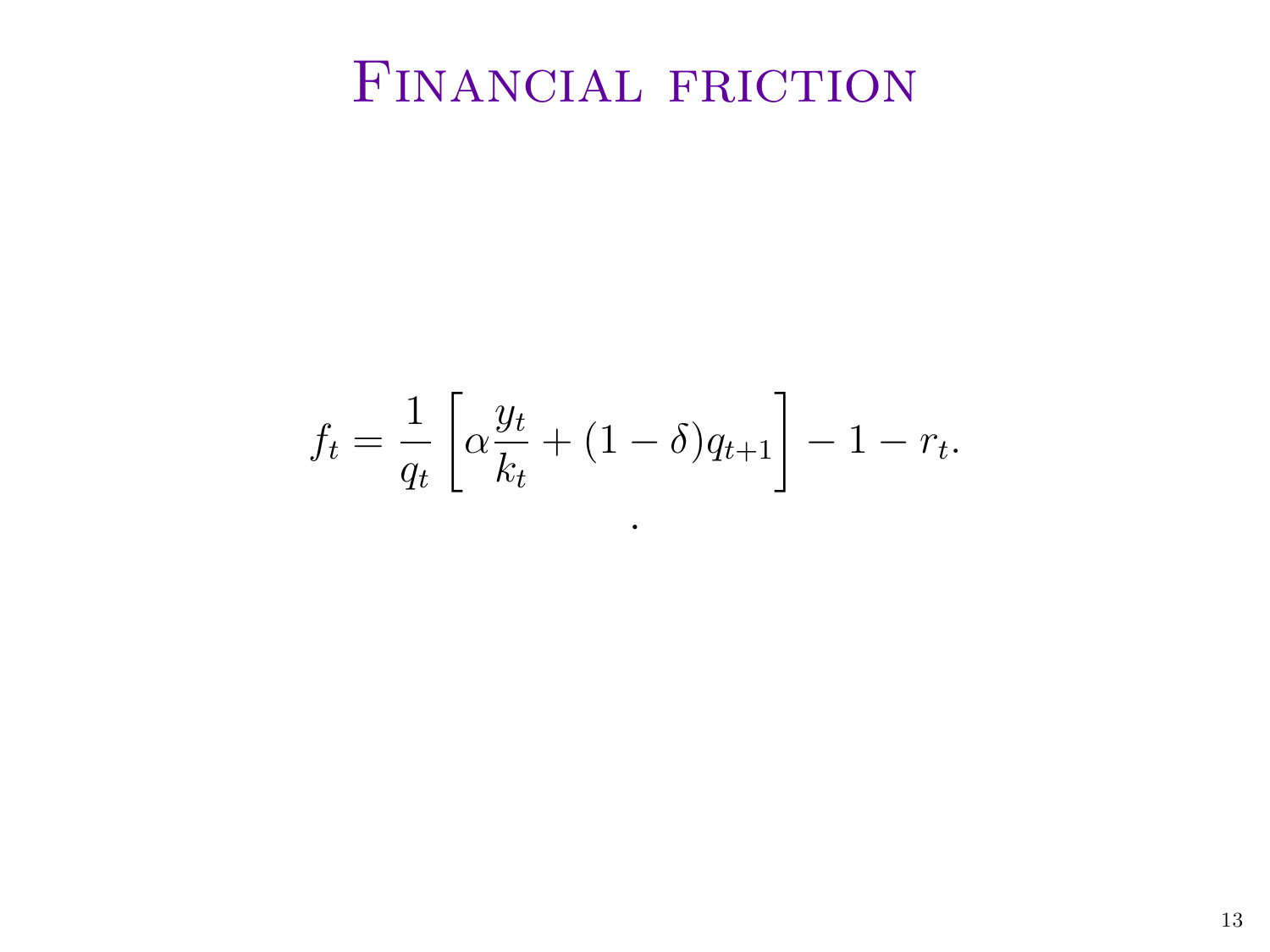## Borrowing by impatient **HOUSEHOLDS**

$$
v_t = (1 + r_{t-1})v_{t-1} + \frac{\rho}{2}([v_t - b_t]^+)^2 - w_{t-1}n_{t-1} + c_{I,t}.
$$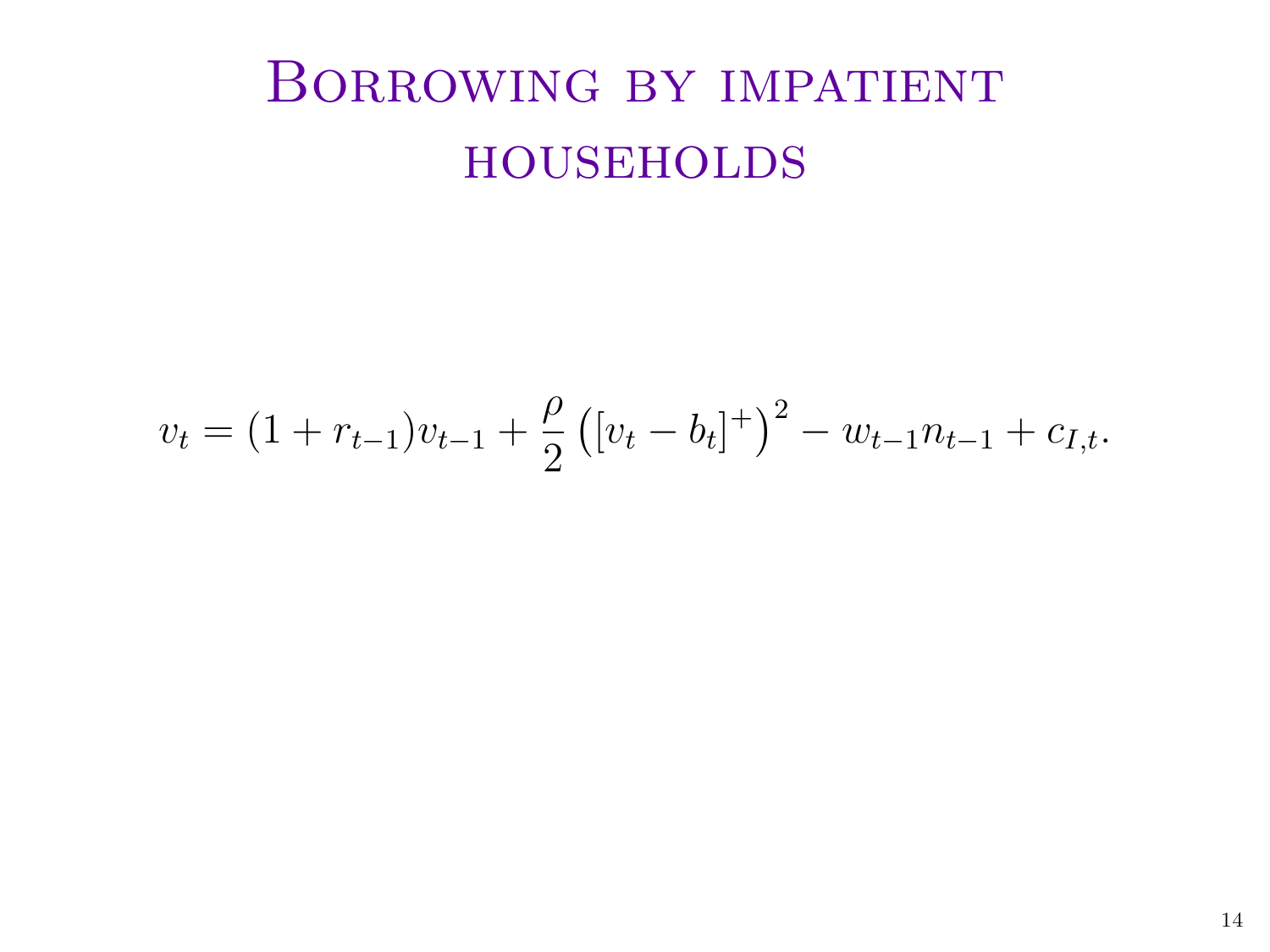## Borrowing by impatient **HOUSEHOLDS**

$$
v_t = (1 + r_{t-1})v_{t-1} + \frac{\rho}{2}((v_t - b_t)^+)^2 - w_{t-1}n_{t-1} + c_{I,t}.
$$

$$
b_t = v_t - x_t
$$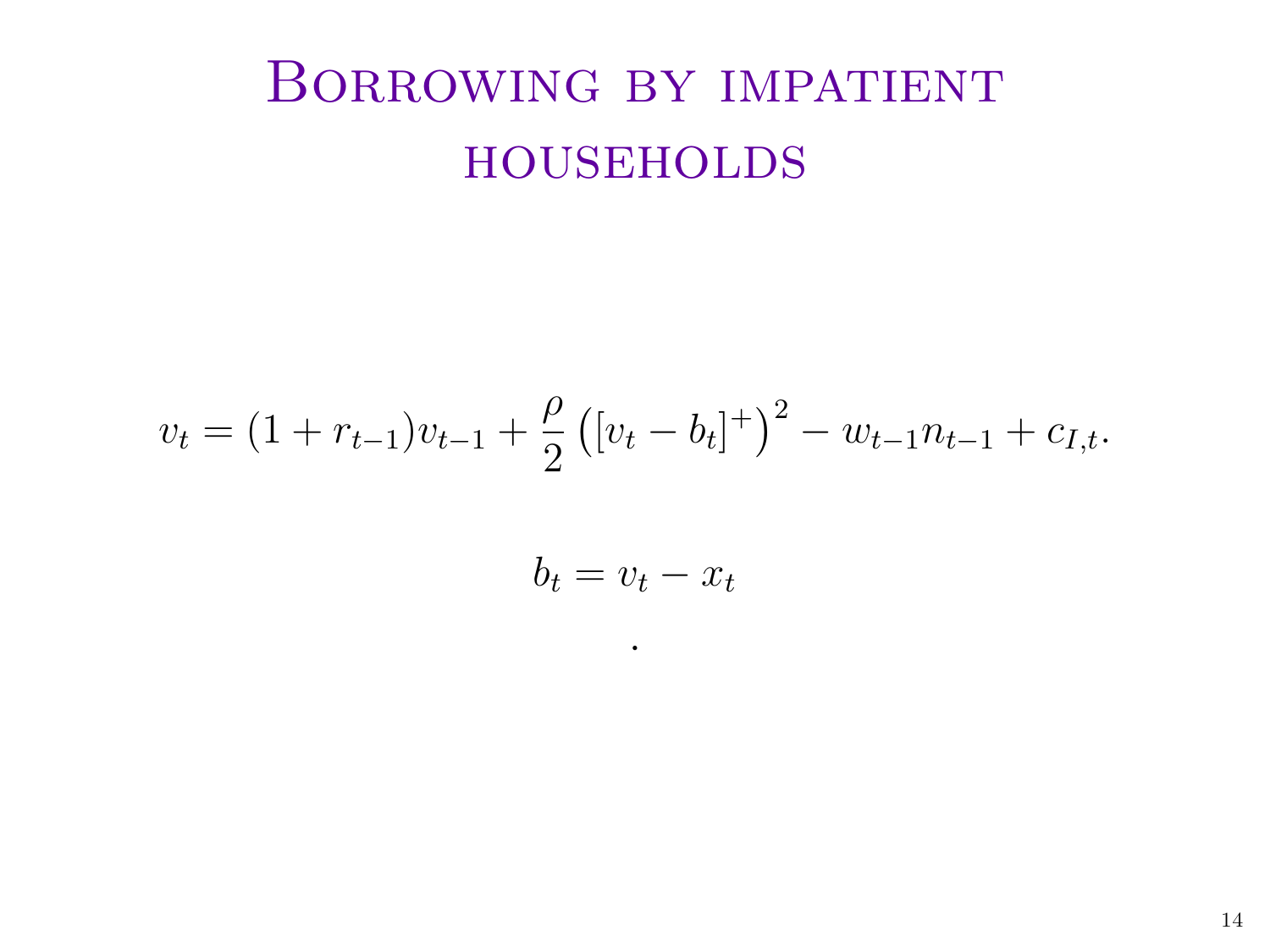## TAYLOR RULE

$$
r_{N,t} = \left[\tau_0 + \tau_\pi \pi_t - \tau_u u_t\right]^+
$$

·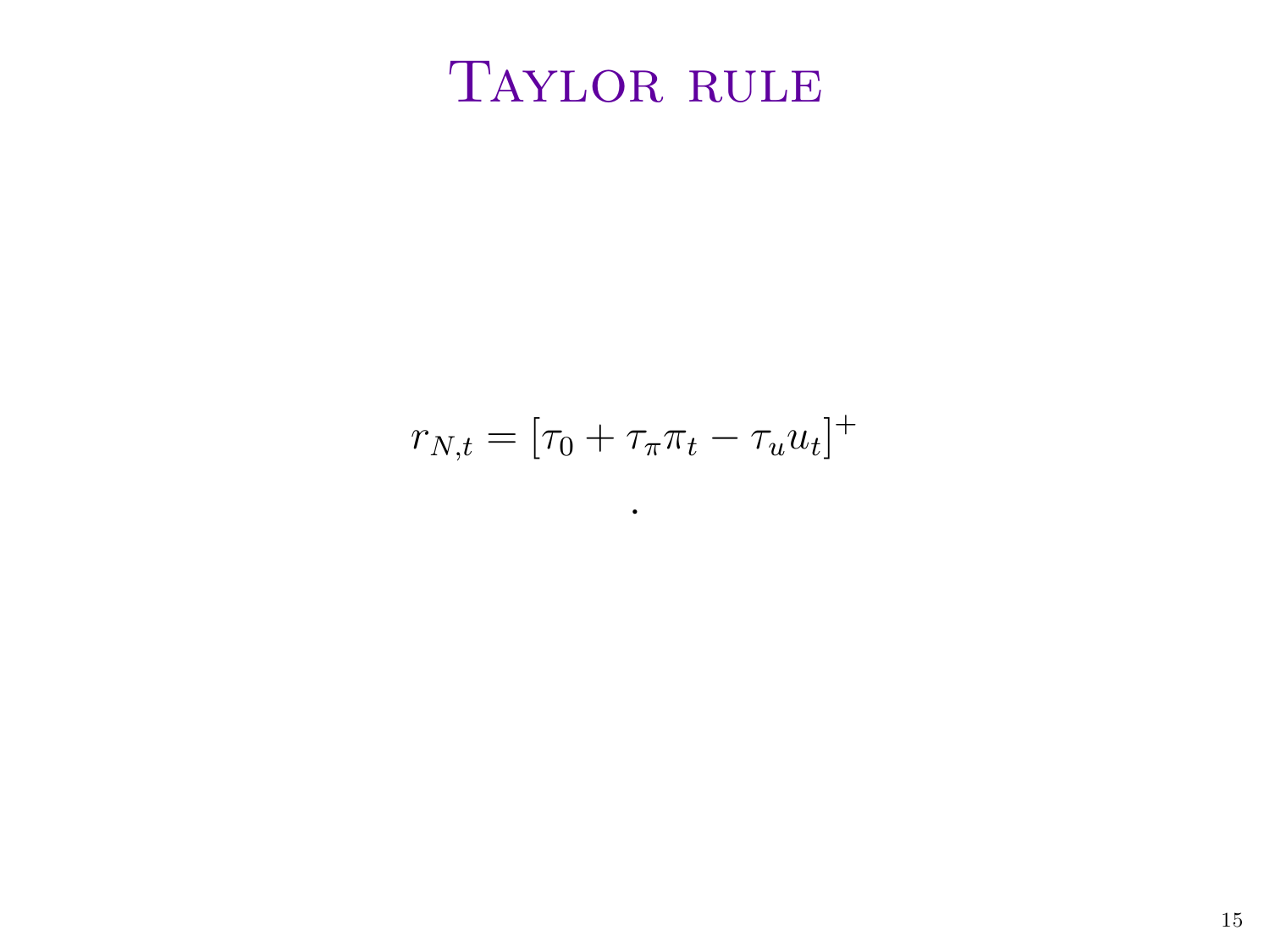# Investment/GDP Ratio and Comprehensive Unemployment RATE, 2005 TO 2022

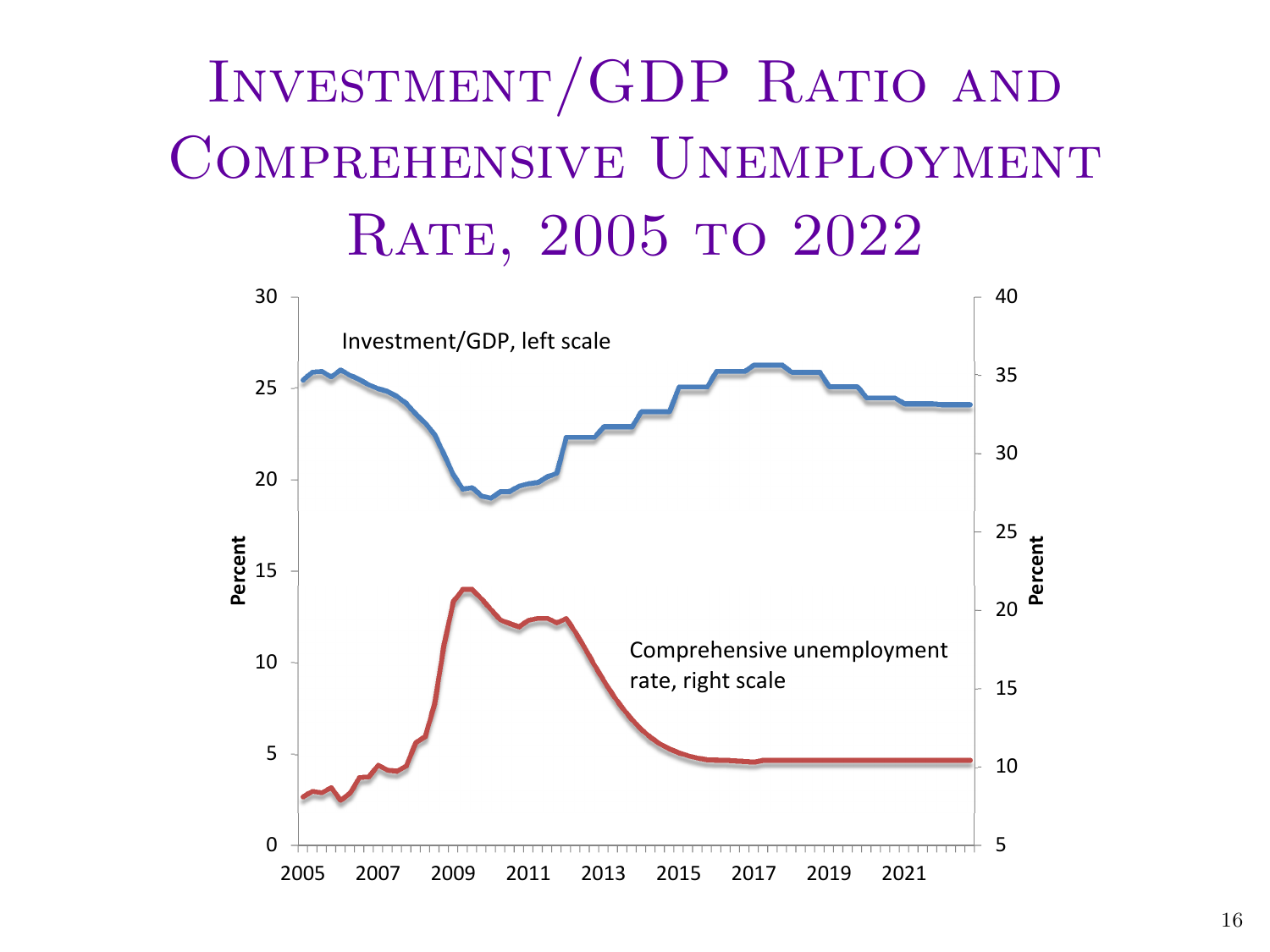## The Implied Values of the Financial Friction

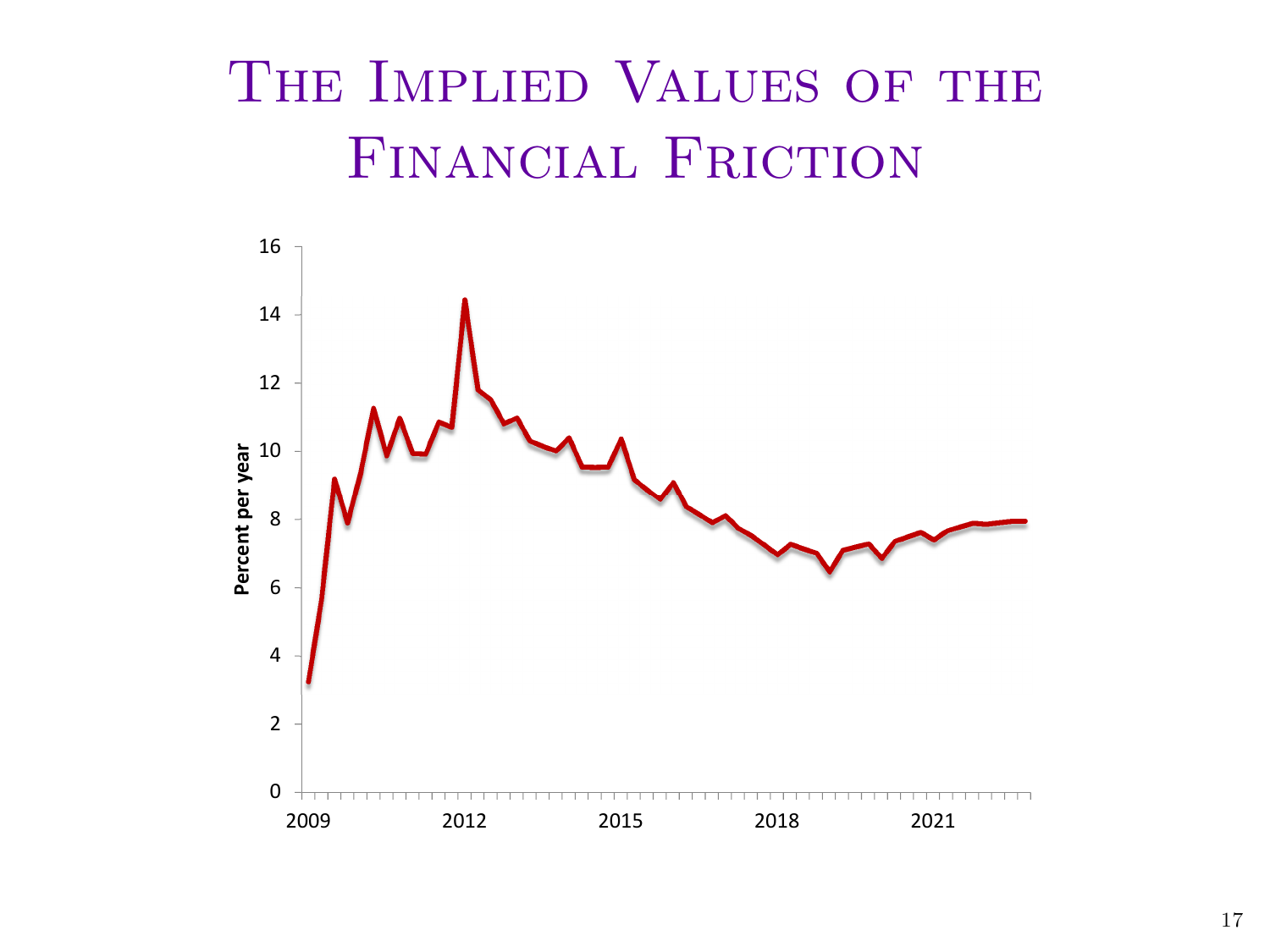Implied Values of the Tightening of the Borrowing Constraint as a Percent of Total Consumption

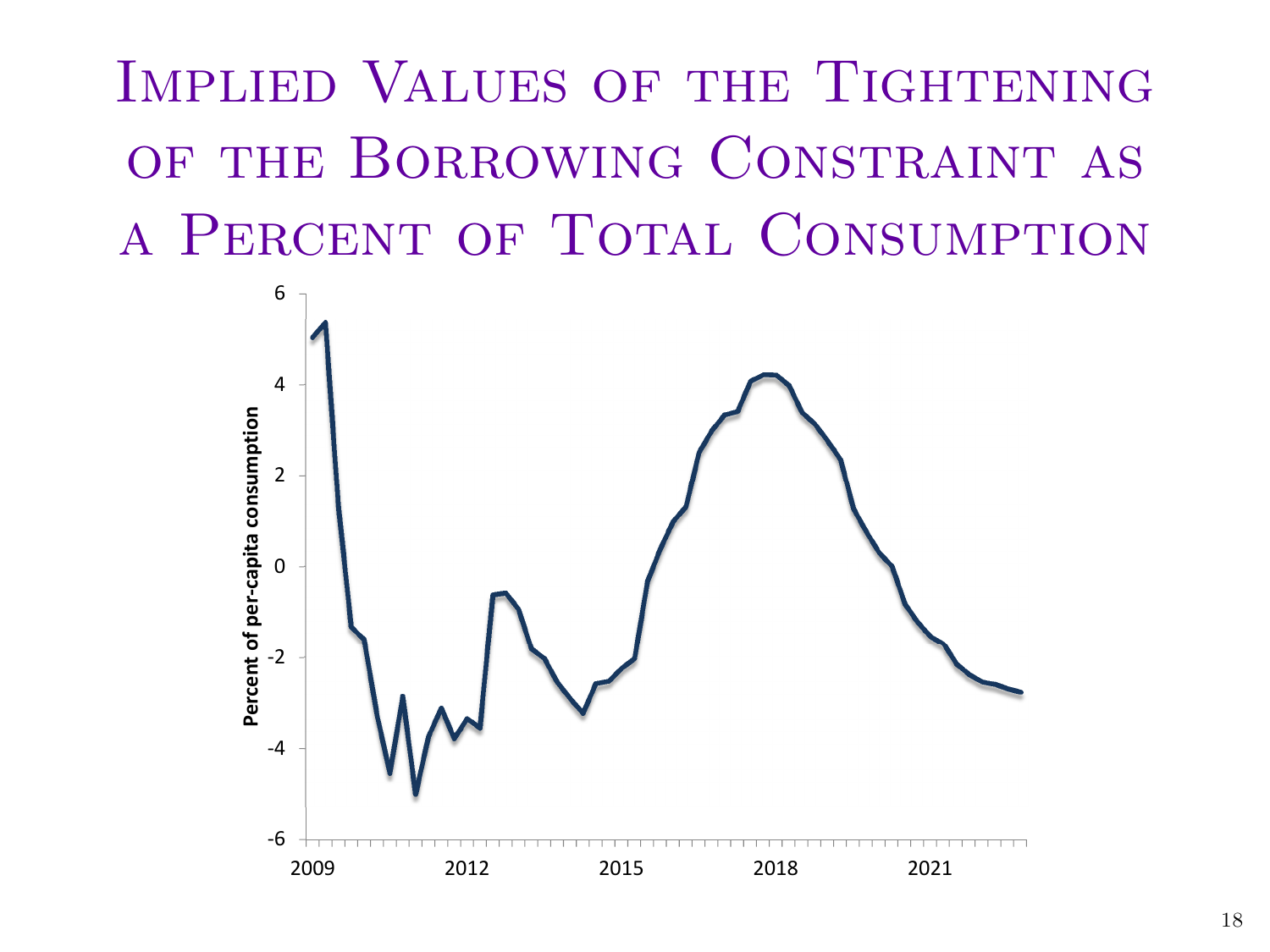## Model Solution with Financial FRICTION ONLY